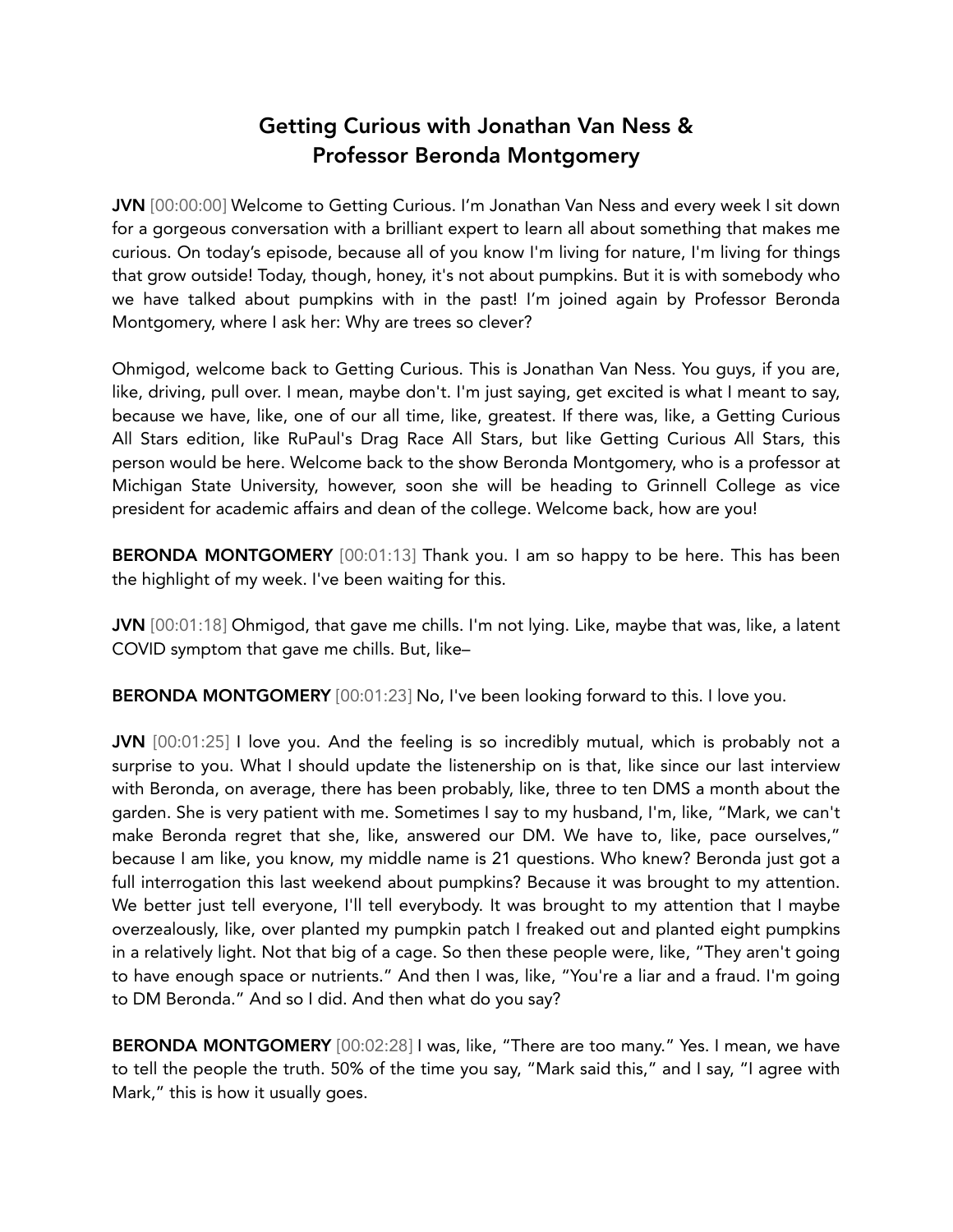JVN [00:02:39] And I'm just, like, this, like overzealous, like, like, I just get too excited, and I just, I just love pumpkin so much. But you had said that they would maybe have flowered or they would have, like, the fruits wouldn't have been as big and, like, then nobody wins. So just as an update for you, we, and everyone, because you're hearing it here first. I did take control of this, but I haven't posted it yet. We'll see if that remains the case by the time we publish this episode. But we did successfully transplant two into pots. They both made it by and they're perky and robust and I got my BT spray. So I'm going to be spraying those roots with BT spray every three days. I have moth traps, three squash bore vine traps positioned five feet away, like, north southwest of those two pots. And then I got, like, three other traps over by the cage. But I'm not BT spraying those because they're in the cage.

BERONDA MONTGOMERY [00:03:30] They're in the cage. Okay.

JVN [00:03:31] Not to mention, from now until October, I'm swearing off sleep. I'm going to dress up in a, in a little ninja outfit. I'm going to camp out outside with, like, night vision goggles. And if I see one, I don't even care what species.

BERONDA MONTGOMERY [00:03:50] It has to go.

JVN [00:03:51] If you're flying you're around my pumpkins unless you're a butterfly, because I obviously know you're not going to kill my pumpkins.

#### BERONDA MONTGOMERY [00:03:53] Yes.

JVN [00:03:54] You know, it's no, I'm not I'm not I'm not going to, like, unequivocally kill all the flying things in my garden. I'm not that very cis white man energy and I'm not going to do it. I am going to just– I'm going to rely on the squash borer moth traps. Which you also said in DMs…

BERONDA MONTGOMERY [00:04:11] Yeah, those work, those work really well. And I mean, if you tilled your soil, too, because, you know, that's the problem that those, those squash vine borers, they overwinter in the soil. And so if you plant your pumpkins in the same place every year, they're likely some that were there last year. So you have to make sure you move them around.

JVN [00:04:27] Okay, well, we did move them. We did move them.

BERONDA MONTGOMERY [00:04:29] Yes, that's good. That's good.

JVN [00:04:31] But what if one of those fucks burrowed in that cage?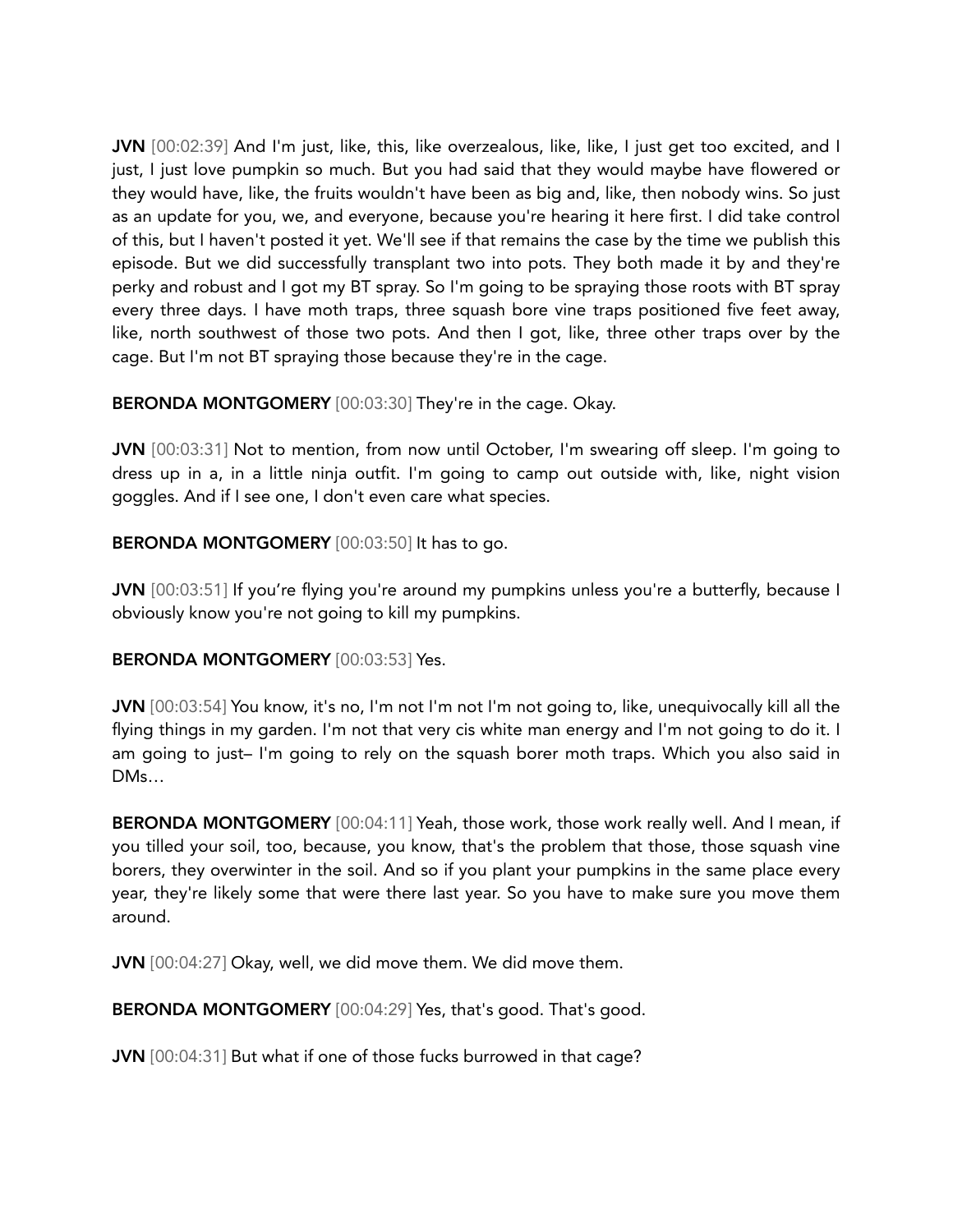BERONDA MONTGOMERY [00:04:36] Well, you know, if you watch them closely, if you catch them as soon as they burrow, like, you see the little hole, sometimes you can take a wire and stick it up just a little bit. It'll poke the larvae and kill it, but it won't kill the plant. So there are lots of things you can do. You'll see it. I know you're going to be watching them. You will see it if it happens.

JVN [00:04:53] Well, I saw it last year, but I saw it too late. And, like, they were, they got in the night and then I found out what it was. So I'll see that orange muck. Will I see that orange muck on day one?

BERONDA MONTGOMERY [00:04:05] No, but if you watch closely, you can see like it'll start to look, like, little bit of a particles of sand dust, you know, and you can see it before it gets really massive. And then if you just take a wire and stick it up like an inch or an inch and a half, you'll poke right through the larvae and they'll die.

JVN [00:05:19] Oh, actually, my husband, though, Mark, he did till that soil because we had to get all of those stupid little, like, spinach growth things from last year. We had to, like, go through all that stuff. But if you till it does that mean we stab those little fuckers, so they probably died?

BERONDA MONTGOMERY [00:05:34] Yeah if you turn them over and they get exposed and a lot of times they die. So that should be really helpful. So we're back to listen to Mark.

JVN [00:05:40] Okay. Thanks. I just, when you said the till thing, ever since then I wasn't prepared for that and my heart sank for, like, the last minute and a half, my heart's been sunken. Okay. So great. Anyway, so this is the thing, just to catch everyone up. Last year you came on the show. We discussed your new book at the time, Lessons from Plants. So good. What have you been up to since the book came out? And do you have any recent, like, lessons from plants that, like, you'd love to share?

BERONDA MONTGOMERY [00:06:08] Yeah, it's been really a fun year. It started, I think you were, like, the first podcast that I had the opportunity to do. And then I spent last year in so many great conversations with other people on podcasts, with horticultural gardens, botanical gardens, all kinds of groups. So I had a chance to have so many conversations. And as you know, when a book comes out, you also get invited sometimes to write these little short articles. So I got to write something for Elle magazine and all these fabulous places. So it was really a fun year. And in terms of lessons, I always have a lesson. One of the lessons I've been focusing on now is, you know, we're having a lot of issues in community, just, you know, people struggling, who have focused on anti-racism or other issues, and you want to work together. And then there are all these community problems. So I've been talking a lot about how we have to have intergenerational communities. And like with plants, the old roots have a role and the younger roots have a role. And we have to have respect for the differences that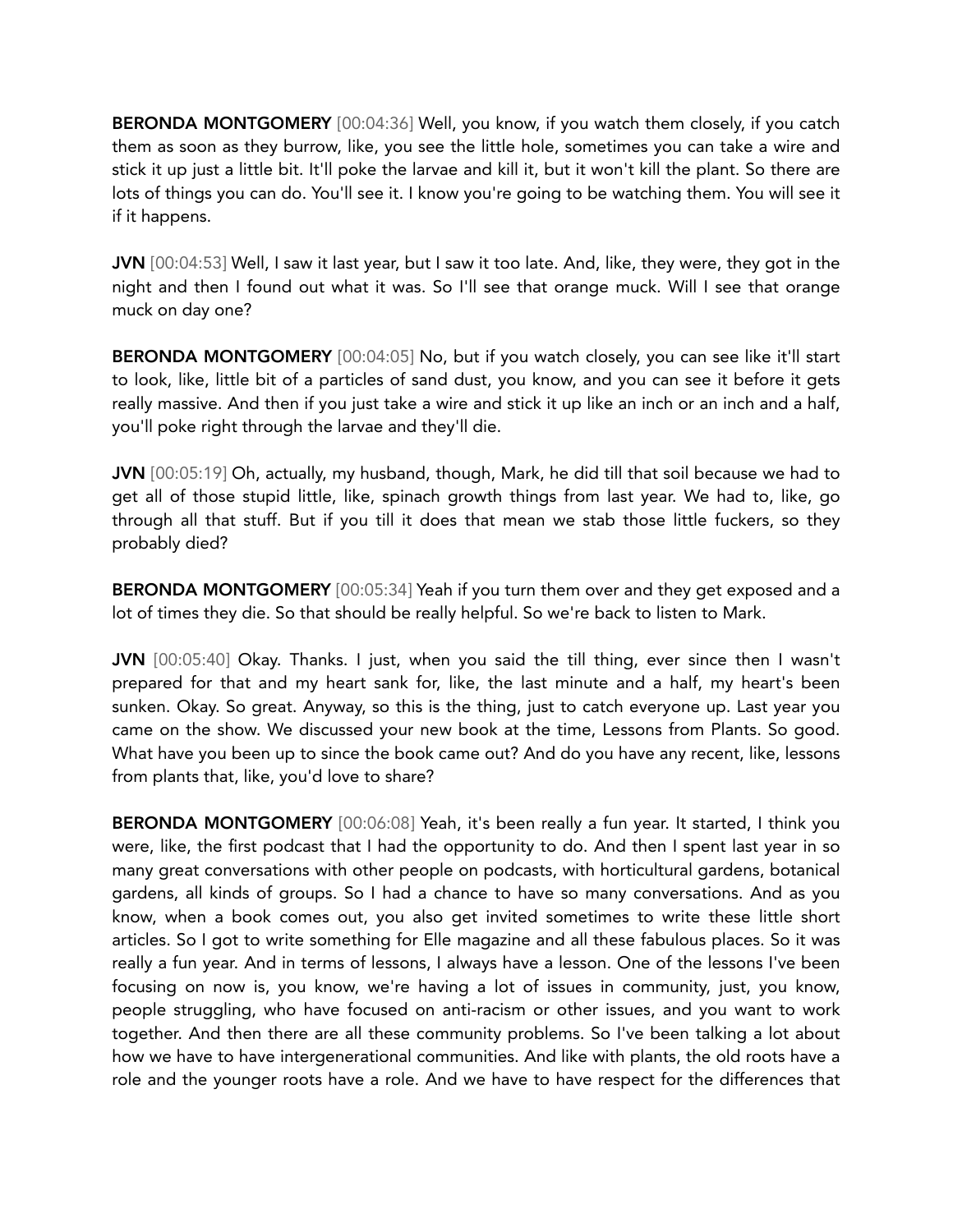those different roots bring to a community. So I've been using that to try to get intergenerational communities to work better together as well.

JVN [00:07:10] Okay. Like, making me emotional in the first 2 minutes, like, that was, like, really profound and, like, made me emosh. Okay, so I already told you about the squash bore vines, my pumpkin situation, what we're doing. Everyone else is thriving. But this is really, and I probably will accidentally, like, talk about the garden more later, even though, actually, let me just tell you, before I get there, let me make sure that I have told you everything that I need to tell you. We got our eggplants, you got our okra, we got our potatoes are going. The sweet potatoes are going. We're doing watermelons vertically this year, on this, like, arch. We're doing vertical watermelons this year. I have tons of peppers, all sorts of different peppers. I got my ghost peppers back, I'm doing, like, a strawberry pot, which is kind of fun.

BERONDA MONTGOMERY [00:07:54] Oh, those are fun. Yeah.

JVN [00:07:56] Yes. It's like. So that's all kind of the same. But here's the thing. I already had a little bit of an obsession with trees from when I went to, like, New Zealand and Australia, which I think I told you about last time.

BERONDA MONTGOMERY [00:08:04] Yes, you did, you did.

JVN [00:08:05] Yes, because that was, like, how it first started. I've now lived in Texas for, like, two years, like, two plus years. And so now I've seen, like, the trees go from, like, the first year I came here, I arrived and they were already green and, like, they were already budded. That was 2020, like, March of 2020. Then, in, like, early '21 we had, like, ice-pocalypse here and all these trees died. And what happened at my house is that, like, everything was about to bloom. Then this huge freeze happened, most all of them dropped. And then what happened was, like, all of the branches either, like, either the whole branch died or, like, there was, like, a few buds that, like, reformed, but only on, like towards the trunk or just, like, new little mini branches happen. A lot of trees either just totally died or just like a lot of the branches died. Then through the summer, the branches that were dead, like, started to, like, droop. So then we had to get this thing, which I never knew really existed. But it turns out it was like a tree surgeon had to, like, come to our house and had to, like, cut up all, like, the dead branches because like they would have just—, like and some of them actually did start to like break and like damage the tree because, like, they were so dead, you know, in, like, a windstorm and stuff.

#### BERONDA MONTGOMERY [00:09:15] Mm hmm.

JVN [00:09:16] Yes, because that was, like, how it first started. So I'm like seeing the nature around me, like, you know, for two years in a row now. And I just got, like, bit with the "I am fucking obsessed with tree" bug, like, hardcore. So especially watching like all the trees kind of die from the ice exposure and just seeing, like, which ones lived, which ones didn't like and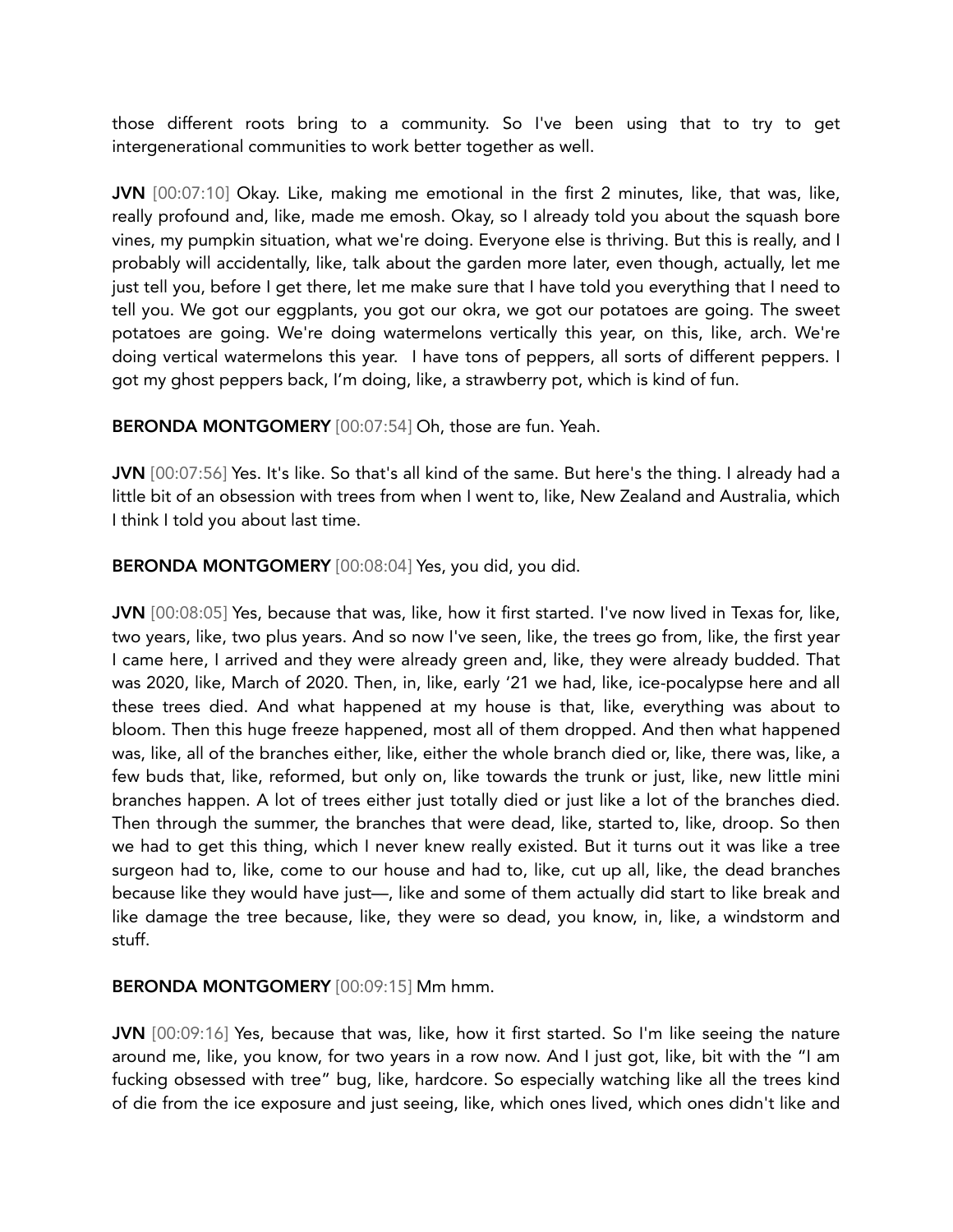why some branches made it and other ones didn't has just been, like, really interesting. But then this spring I was, like, "Oh my gosh. Like, what's going to bud and what's not going to," cause, like, I kind of fell in love with the trees like that first year. So I was just, like, "Oh my God, what's going to happen?" But trees budding is so fucking crazy. Watching it up close and, like, really paying attention. And so I just started thinking about you, like, all the time again. I mean, more than usual, I've not stopped really thinking about you since I met you the first time. But more than usual, starting around, like, March again. And I was like, "I gotta ask Beronda about these trees, like, these buds," which I don't think I realized how cool that part was when I interviewed you the first time about trees, because I got sidetracked on the garden.

## BERONDA MONTGOMERY [00:10:18] Yes.

JVN [00:10:19] So what the fuck are leaves? Why are they little nubs and how do they know to come back every year?

BERONDA MONTGOMERY [00:10:25] Yes. So, you know, I'm glad you shared that, because I was wondering how you got fascinated with tree buds, because I am obsessed with trees. I really love trees. Just the long-lived nature of them. Right. But tree buds are really fascinating in that they actually form in late summer.

JVN [00:10:43] Liza Minnelli! No!

BERONDA MONTGOMERY [00:10:47] Yeah, the very small tree buds form in late summer when the trees have a lot of energy. The tree is preparing for the next winter, for overwintering and then for the next spring. So they make these little tree buds, they're really hard and they have what look like scales on the outside. Those scales are actually modified leaves, but they're really tough and some of them, they're sometimes fuzzy. So if you ever look at the like tree buds on a magnolia tree, sometimes that, that outer scale part is fuzzy. So what I like to think of it is if you take one of these buds and dissect it and looked under a microscope, they're basically two types. There are leaf ones and there are flower ones. So the buds either have little immature leaves in them that become the new branches or for trees that when the bud burst in the spring, they have flowers, they're flowers. And basically the scales are acting like a little blanket. So the buds are really to protect the immature leaves and flowers through winter. So the bud is actually closing it up and keeping everything warm and then they basically hibernate. It's just like they go into complete hibernation over winter.

JVN [00:11:49] I'm so shook right now because, like, you know, because in winter, like, I was minding my own business this winter and I just felt like I was seeing all these branches. And then all of a sudden, there were these, like, big ass balls on the end of them. And what you're telling me is, is that those balls were already forming.

BERONDA MONTGOMERY [00:12:09] They were already there.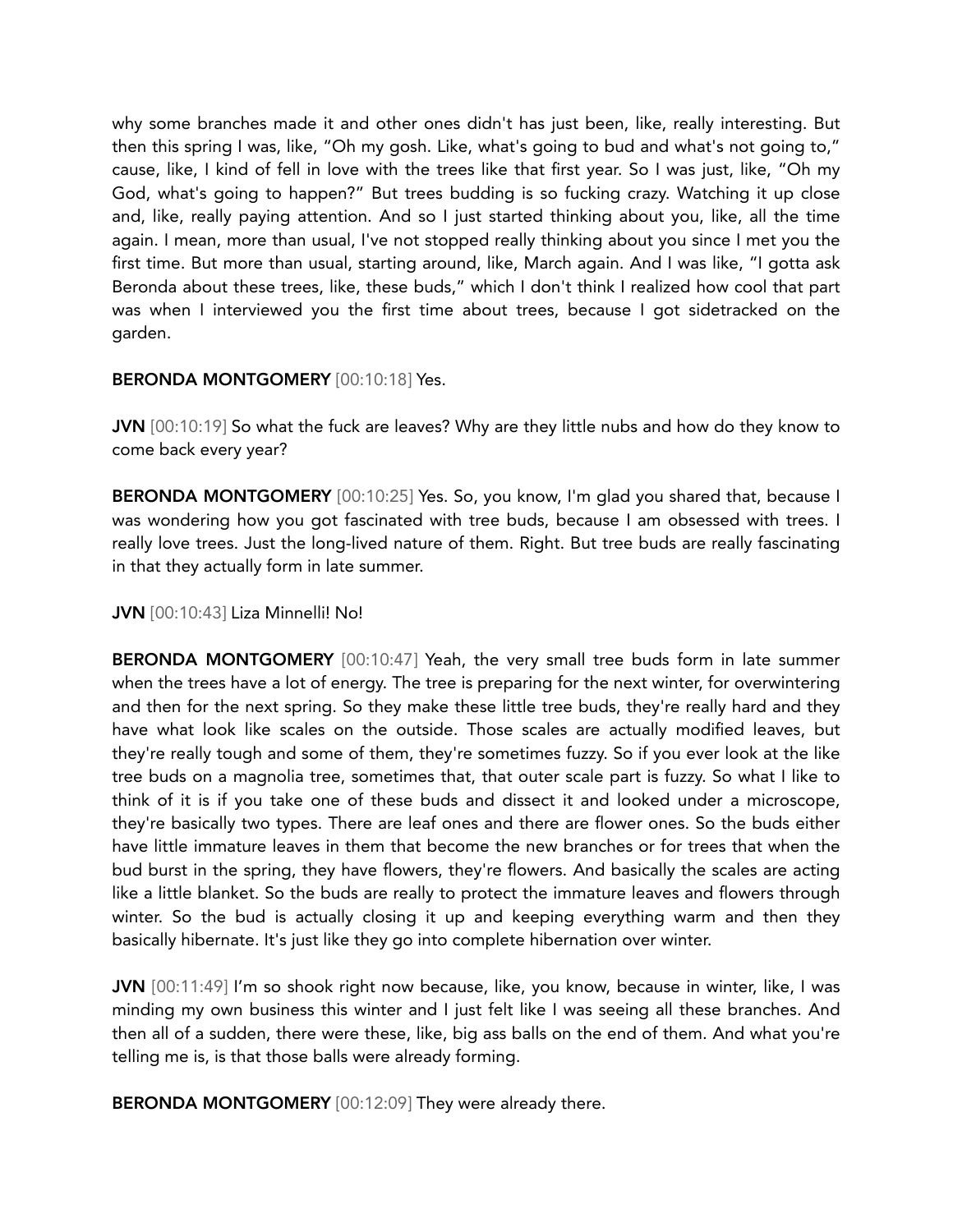JVN [00:12:11] So the leaf has the little stem or whatever that it's, like, attached to on the tree. And it's just like waving around and it's like green and then it turned its color. And then some of them here in Texas don't really turn a color. They just, like, fall off, you know, cause they're, like, different. And then so. That bud was, like, if this is the stem.

## BERONDA MONTGOMERY [00:12:32] Yes.

JVN [00:12:33] And then this is, like, the leaf. The bud is, like, hiding, like...

BERONDA MONTGOMERY [00:12:35] It's hiding right under that leaf. And so if you look at next winter, when you get a chance, if you look at your trees and you look at the branches, they actually look a little bumpy, like, there's little tiny bumps. And a lot of times people think that's just where the leaf fell off and it's the scar. But if you look close enough, like, with a magnifying glass, there's a tiny little bud that's there. And so the buds are actually already there in fall. Over winter they just sit there and rest, waiting for spring. And then by the time you notice them, there have been enough warm days that they start to grow and they get big enough that you actually realize it's a bud at that point.

JVN [00:13:10] Wow! So then they're just kind of sleeping during the winter.

# BERONDA MONTGOMERY [00:13:14] Yes.

JVN [00:13:15] And then why is it that when we see enough warm days, like, they start to grow?

BERONDA MONTGOMERY [00:13:22] Yes. So inside are these little tiny baby leaves, the cutest leaves you've ever seen. And they basically are just protected from, you know, ice and winter in the little bud. And then once there are enough warm days, basically what happens is there is a burst of hormone production and then there are enzymes made. And so basically that starts, just like with us, you know, our hormones cause us to grow.

JVN [00:13:42] They have hormones?! I was just trying to write that down to not interrupt you, but since, what kind of hormones?

BERONDA MONTGOMERY [00:13:49] There are several hormones there, five classic ones. And one of them is something called gibberellic acid. That's one of the main growth hormones that causes the leaves to start to grow and expand. And so those outer scales start to grow. And so they're both the hormones that promote growth, and then they're enzymes that actually cause the little blanket to open up because that blanket has to break apart and open up for the leaf to grow and burst out.

JVN [00:14:14] So how does the tree produce that?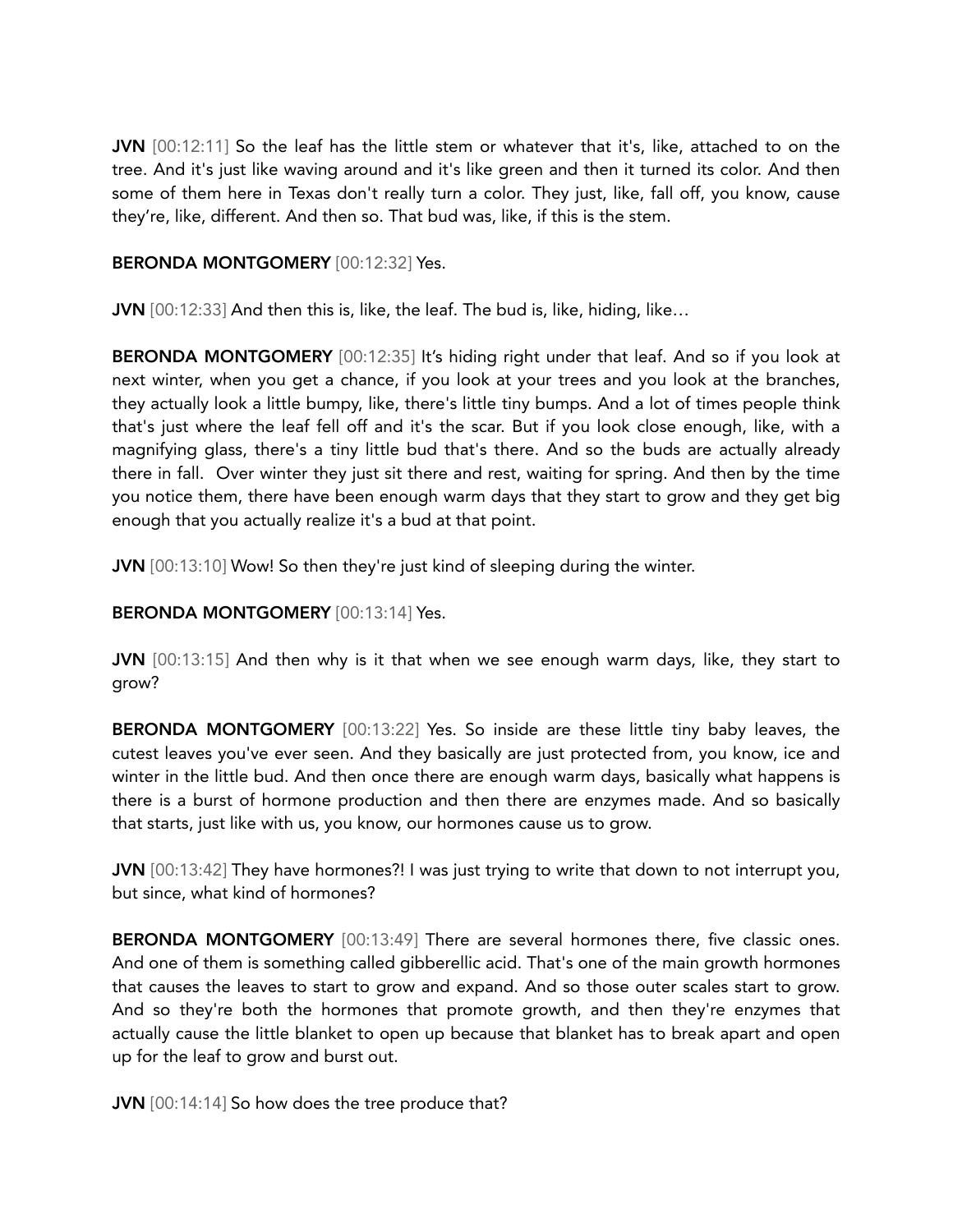BERONDA MONTGOMERY [00:14:16] There's two things that happen that cause that change in growth. It's the change in the day length. So once, you know, days are shorter in winter, once there's more hours, that light cue and the temperature combined cause the plant to start to make hormones. And the enzymes that lead to what's called the "Bud Break" or the "Bud Burst" opens up and the leaves or flowers start to come out.

JVN [00:14:39] Okay, so my balcony outside my bedroom, there's like this big ass tree right next to it. It's like I just I'm like, looking right at this tree, and that's like, yeah, it was like and then back before when you said it was the and I quote, I'm pretty sure you said "the cutest tiny baby leaves you ever seen." So you mean to tell me underneath that little circle that's, like, expanding, there's, like, an adult shaped leaf that's a tiny little baby?

BERONDA MONTGOMERY [00:15:07] Yes. Yes. And it kind of looks, like, you know, if you cut it into it, it almost looks like a little tiny brussel sprout because all the leaves are wrapped up around each other, almost like they're hugging, right. To keep each other warm inside the blanket. And so it's time to break out in spring and grow this. It's so cute. Plants are just beautiful.

JVN [00:15:28] So then the goal of the budding in the leaves is to make… chlorophyll?

BERONDA MONTGOMERY [00:15:39] Yeah! So basically what's happening is the plants make the buds in summer because that's when they have the most energy, right? They have all these leaves to do photosynthesis. And so after winter, when spring is just getting started, you know, when they're coming out of their kind of hibernation, it's kind of sluggish. So if you didn't have that head start, it'd be really hard to get going. And so those little leaves, they start to make chlorophyl, the leaves are green, and then they expand and they're ready for photosynthesis.

JVN [00:16:06] And that's just, like, the tree, like, making the sugar or whatever to, like, grow.

BERONDA MONTGOMERY [00:16:10] Yeah. Yeah. So that's just when plants use carbon dioxide and water and make carbohydrates.

JVN [00:16:16 Okay. So this may be out of left field. And I don't really care about these fuckers because I don't really have that many of them around here, you know? So, like, but, like, what about evergreen trees. Are pines just, like, a modified leaf?

BERONDA MONTGOMERY [00:16:32] Yeah, so those pine needles are a modified leaf, and evergreens do something else in that in the winter, they also have a kind of rest period. They're not as active. But what those do is they make basically they make sugars that are almost like antifreeze. And so in the winter, the pine needles have a much more dense kind of liquid inside of them. That's like an antifreeze so that they can persist and not freeze during winter. Yes.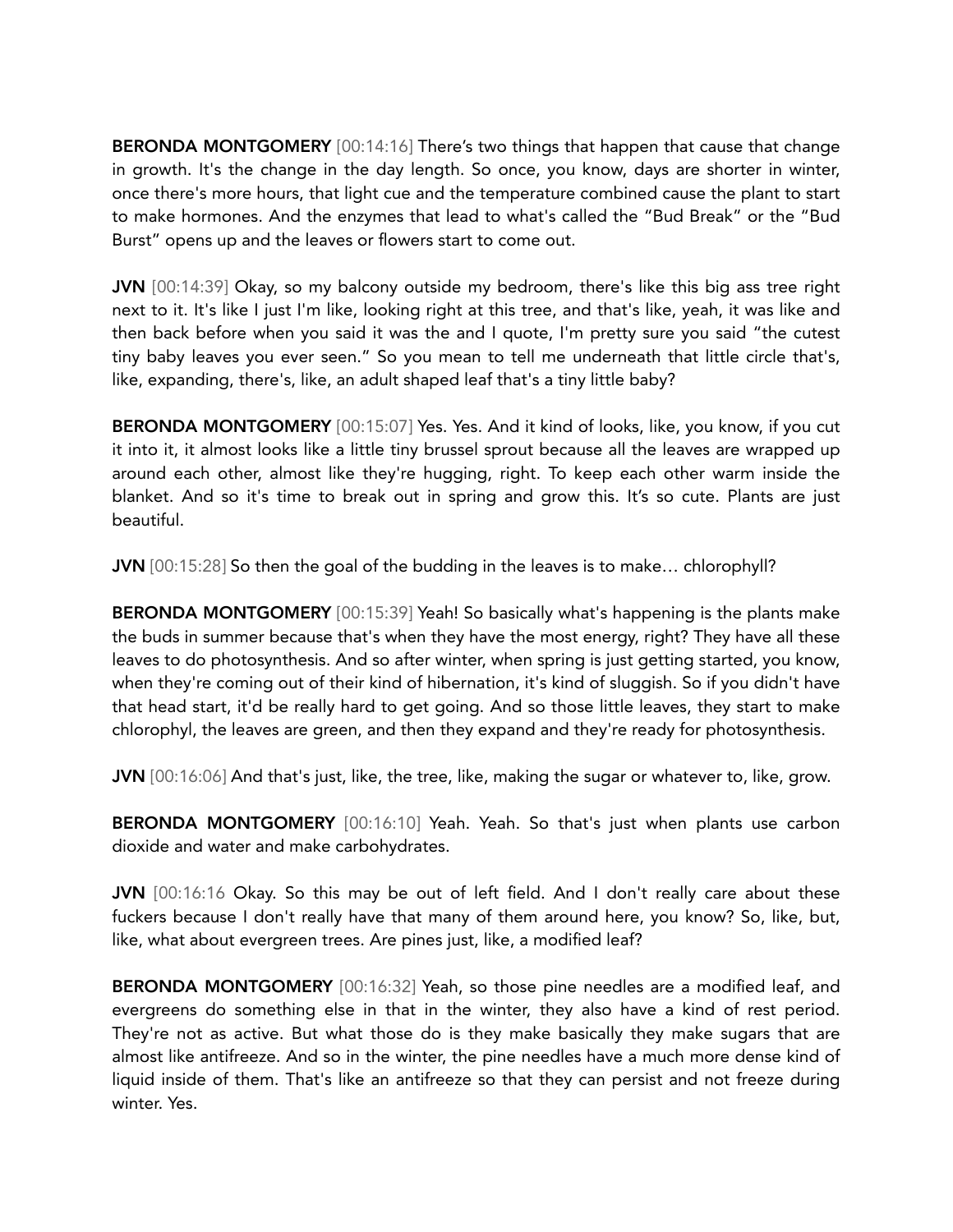JVN [00:17:00] Okay. I got to write that down for later because I didn't want to get sidetracked. But that's—okay, wow.

BERONDA MONTGOMERY [00:17:05] I'm glad you asked, it's fascinating.

JVN [00:17:06] I didn't see it coming. It's, you, you are just giving me. You are just giving me curve balls left and right today. So, okay, so, like, we have, like, lots of different trees. So we got like cedars. We got a lot of oak. And then we have like this, like, cool, like Texas maple that's, like, it's, like, one of the only trees on our yard that, like, changes color. Like, the, gets, like, really, like, fall color. And it's, like, one of my faves. It's so pretty.

## BERONDA MONTGOMERY [00:17:32] Yes.

JVN [00:17:33] So some of our trees, like, don't really, like, do the fall change, which is, like, devastating. So does what makes them start to die is that the days get shorter?

BERONDA MONTGOMERY [00:17:42] Yeah. So it's usually the days get shorter and the temperature changes. And so that's a sign that fall is about to transition into fall and winter. And so the purpose of trees that actually lose their leaves during winter is that it's: during the winter it's too cold to really have good metabolism, you know, and it's the chlorophyll and other compounds don't work well in the cold. And so basically you want to reduce everything that you have to take care of. And so by dropping those leaves, the only thing they have to worry about is making sure that the buds stay healthy and the trunk and everything else. The reason that they turn colors, I actually got to talk about this with the kindergarten class, which was so much fun. They wanted to know why leaves turn colors. So, you know, leaves will often turn yellow or orange or red. And on the surface, you might think they're going from green to orange or red, but those oranges and reds are often already in the leaf. You just can't see it because there's so much green that is drowning it out. And so as fall approaches, the plants break down the chlorophyll to try to reabsorb some of the nutrients. So it's like trying to recover some of the nutrients. And then what's left for you to see is the yellow and orange and the red colors.

JVN [00:18:47] That's so interesting. It's almost kind of like hair. It's, like, because when you bleach hair, it's, like—

BERONDA MONTGOMERY [00:18:51] I was thinking that, exactly.

JVN [00:18:53] Yeah. It's, like, it makes, like, different colors come out. That's. Yes. Oh, my God. That's interesting. Yes. Oh, so then like. So then there's some trees that are, like, evergreen, like, pines, and then there are some that, like, shed their colored leaves. Like, you know, they turn a color, then they drop. But then we have these other trees in Austin, like, that are, like, live oaks, and I think they're like live oaks, like, they're like green mostly all the time.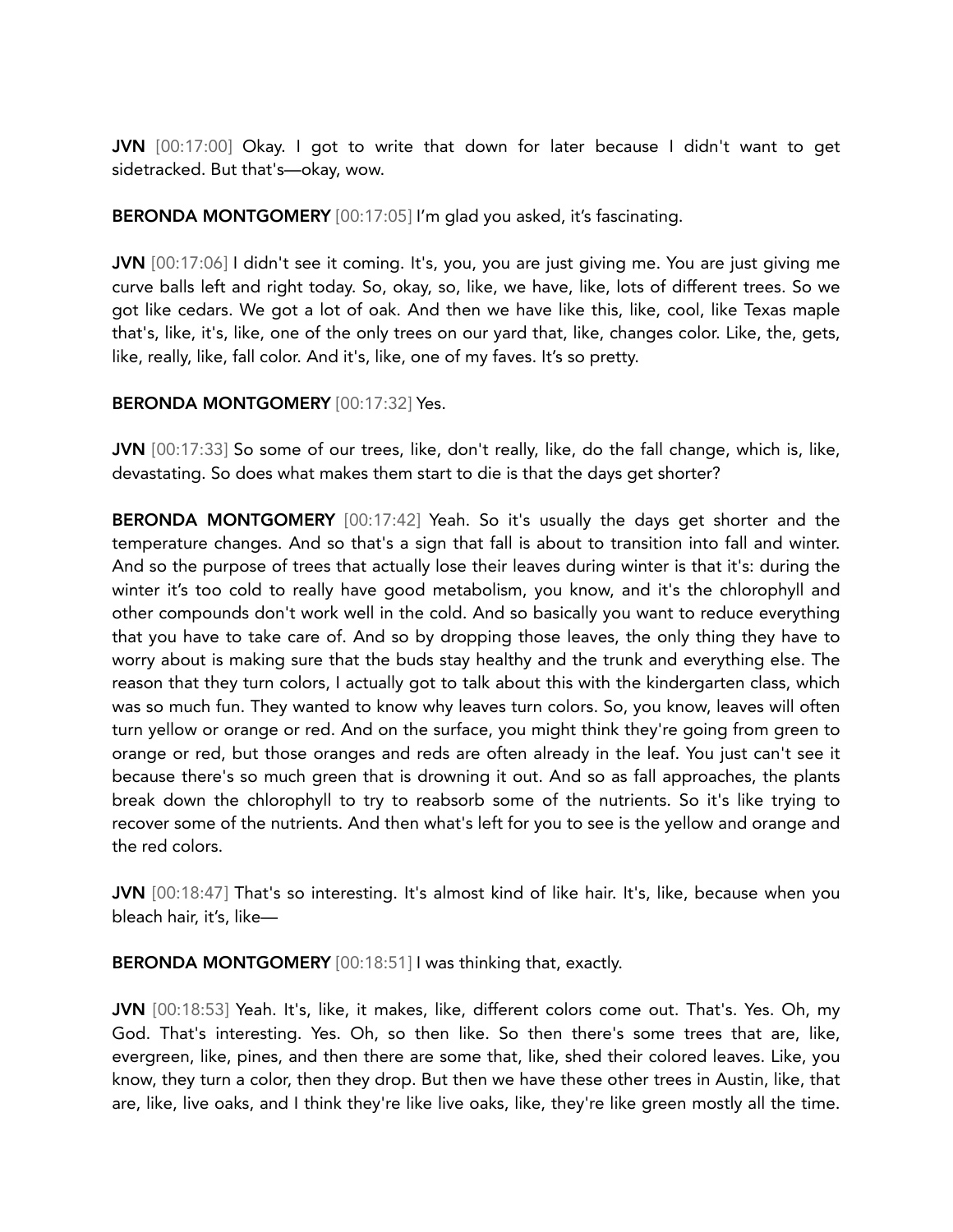And then they just, like, they all drop their leaves that once and then they all don't have these for like two weeks, but then they start to grow back again. Yeah. So they're really only leafless for, like, a couple of weeks?

BERONDA MONTGOMERY [00:19:24] Yeah. So live oaks are really fascinating. I spent a lot of time learning about live oaks only because those are some of the biggest and oldest trees on plantations that I've become fascinated with. Right. But live oaks, basically, they do rest in the winter. They just don't drop the leaves. So if you look at the leaves close enough, they go from bright green to kind of a duller green. And then when it's in the spring, when those buds are bursting, new leaves come out. And as the new leaves are coming out, they basically push the old leaves off the tree. So that's why the leaves start to drop. And then there's this period where it looks like there are no leaves on the trees because the buds are just bursting and the new leaves are coming off. So that's why there's just a shorter period for the live oaks.

JVN [00:20:03] So you got obsessed because they're on the south and they're on plantations and they can live to be, like, super old?

BERONDA MONTGOMERY [00:20:08] Yeah, I had visited a plantation with my sister and son a few years ago and one of the trees there was like 600 years old. So it's estimated that live oaks in the South, in certain parts, can live up to about 1000 years old. Yeah.

JVN [00:20:20] Do they know that from, like, carbon dating or something?

BERONDA MONTGOMERY [00:20:23] Yeah, they can do carbon dating. And also sometimes, once some of them have died, they cut through the trunk and, you know, you can count the rings and you get a new ring every season of growth. And so I got fascinated with them just because I'm fascinated with, like, my Black history and the idea that there is a tree that could have been living at the same time that enslaved ancestors were there became completely fascinating to me. But yeah, live oaks are really cool trees.

JVN [00:20:46] That is so incredibly fascinating. And, like, I love that, like, I love that your, that you allowed your curiosity to, like, inform you all the way to, like, I love that. I love when people, like, allow their curiosity to, like, take them places. That's just so cool.

BERONDA MONTGOMERY [00:21:03] Absolutely.

JVN [00:21:05] Wow, so, that whole thing of the rings and maybe I can't remember if I asked this last time. It does just feel impossible. Like, "Really? Like, we really know that those rings…" So basically, we know that because that ring gets created from one whole season of growth and there's only one winter, spring, fall, summer a year. So we can just reasonably assume that, like…

BERONDA MONTGOMERY [00:21:25] Yes. Yeah. Yeah.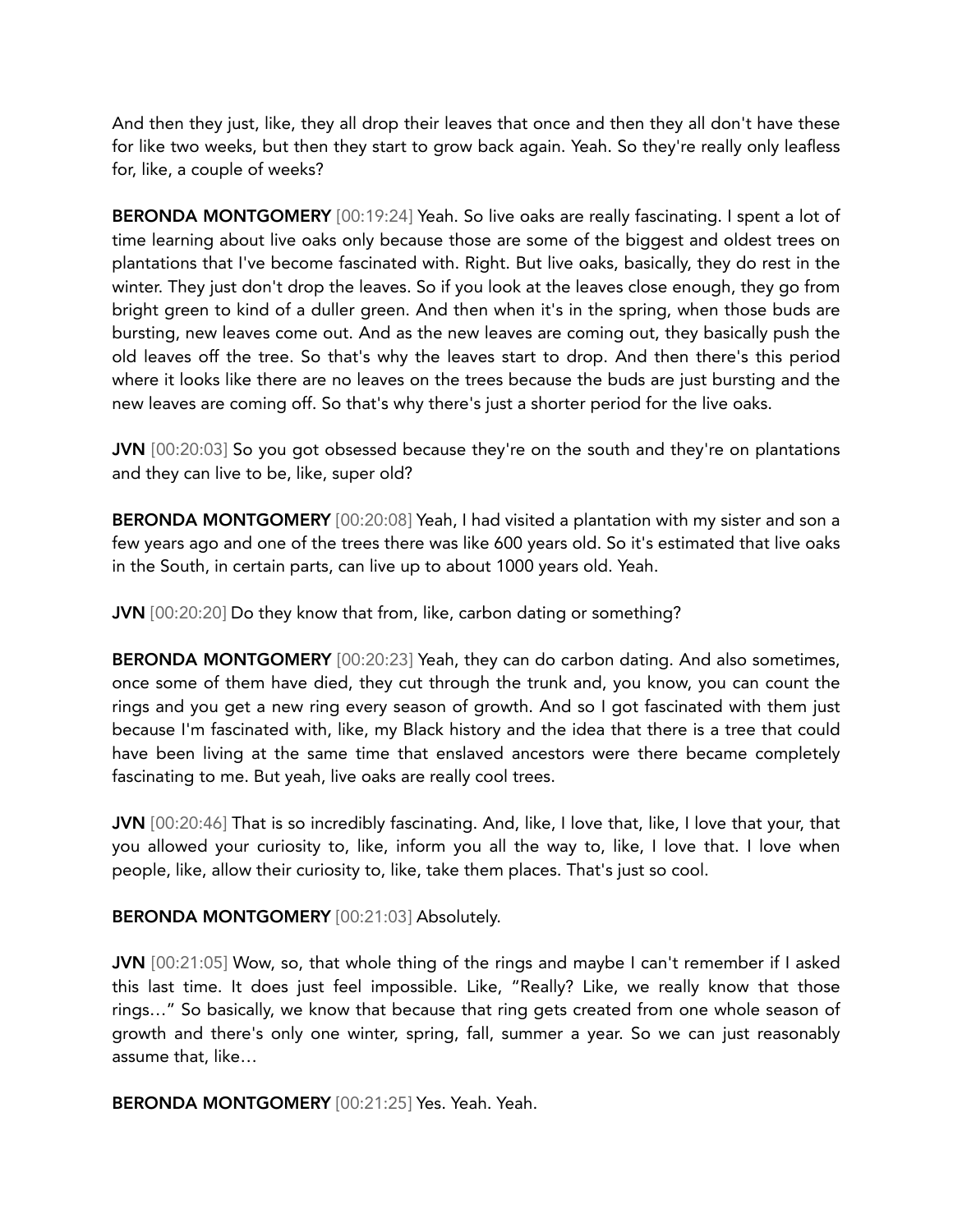## JVN [00:21:27] So it's real. Like, it's really.

# BERONDA MONTGOMERY [00:21:29] It's real. Yeah.

JVN [00:21:30] That's okay. So is there any, like, other kooky methods, a budding that we, like, haven't talked about yet?

BERONDA MONTGOMERY [00:21:38] If you look at a tree branch at the very end, there's also a terminal bud. And that's where the tree stops growing in one year. And the next year that branch will start to grow again. So you can look at a branch and see where those kind of rings are, and it tells you how much a branch grew from one year to the next.

JVN [00:21:56] What! I feel like I know what you're talking about because some, like, wait, wait, so do all the branches have that or just some have it sometimes and it's like that little, like, ring cap thing on, like, the end of the branch.

BERONDA MONTGOMERY [00:212:06] Exactly. That's it. Yeah. Most of them have it. Some of them, they aren't productive. And so that branch starts to grow and it doesn't you know, it's not productive, but the ones that are growing, there's that little terminal gap. And the next year it looks like a ring. And you can look from the terminal to the last one and say, "Okay, this branch grew this many inches over the last season."

JVN [00:22:25] Oh my God.

BERONDA MONTGOMERY [00:22:27] I love that you're so observant with your plants, you're like, "I know what that is."

JVN [00:22:31] That is so interesting. Well, because we planted a bunch of trees because, like, our trees used to be so thick before ice-pocalypse that I didn't even know that there was a house, like, 100 feet away from our house.

BERONDA MONTGOMERY [00:22:41] Oh, wow.

JVN [00:22:42] Like, I literally didn't even know it was there. And then after the big freeze thing, I was like, "Why are they so close? Like, what is that big ass house doing right there?" So now I've, like, I've, like, just replanted, like a bunch of trees and, like, and they've all been really successful. Like, only one died, which I was, like, dev because it was a live oak. It was, like, like, all the other ones have been like good, and they're, but some of them get so like there's like three that have gotten so much bigger in the space of a year that I'm just like, "Oh, wow, wow." Like, yes, they really grow. No, do, like, because I think these trees or, like, you know, there's, like, dog ears?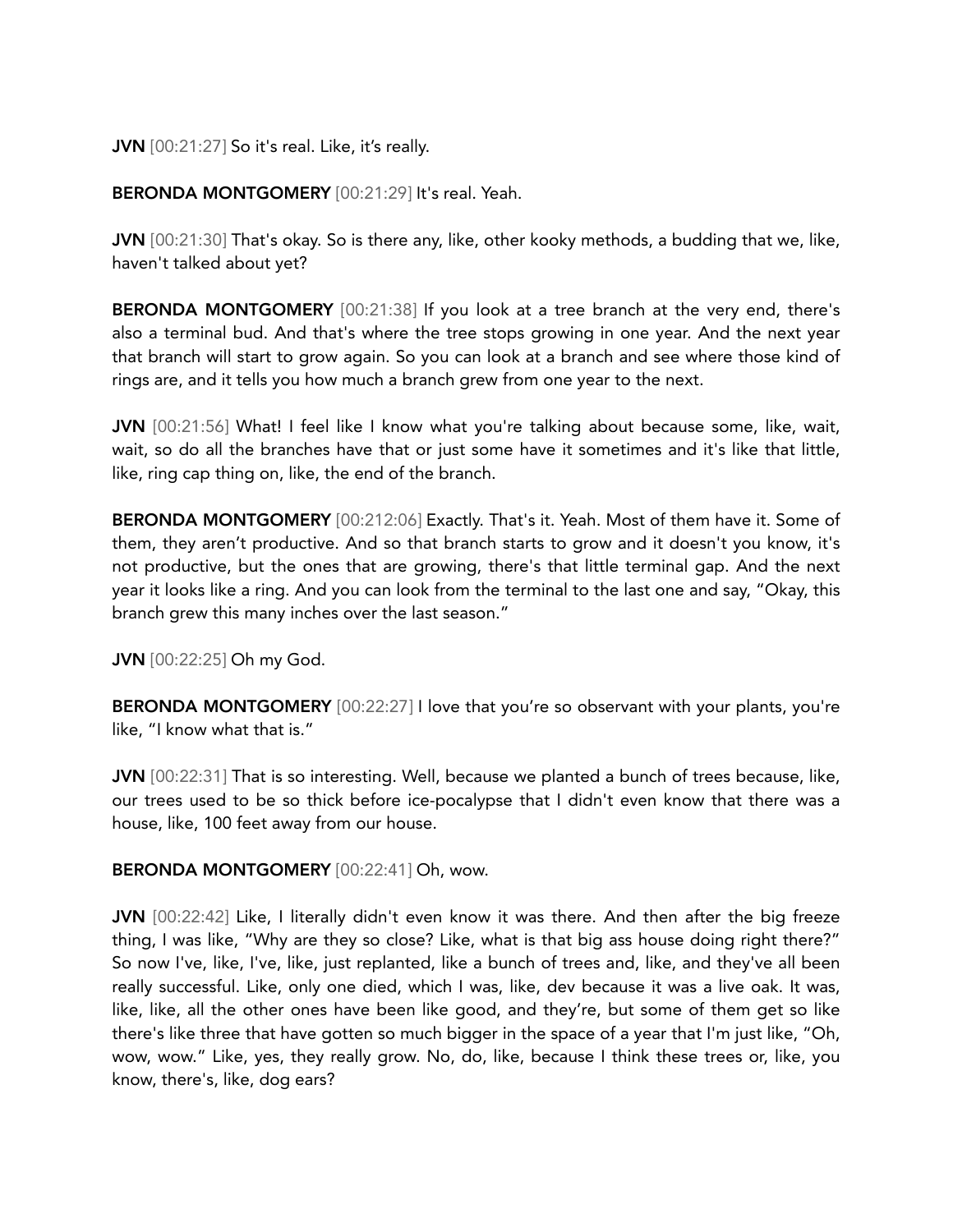## BERONDA MONTGOMERY [00:23:16] Yeah.

JVN [00:23:17] So these trees, I think they were, like, nine or, like, eight when we transplanted them because they're like pretty big, but like, like their ages, they, you know, obviously the older trees are more expensive because it's like you got to make, like, the, the hole bigger. It's, like, put the root ball and make sure that it's, like, set up for success and stuff. But, like, do trees grow, like, equally through their lifespan or do, like, babies grow faster than teenagers?

BERONDA MONTGOMERY [00:23:43] Yeah, they definitely have stages like us. So they have a juvenile stage and then they have, like, an adolescent stage. I happen to have a son. So I think about like when you get an eight or nine year old tree, that's like getting a teenage boy who, you know, one day their pants fit and then the next month it's, like, "Why do I see half of your ankle?" Yeah. And then as adults, we stop growing so much, but we can still, you know, we can widen or whatever. So they actually are like humans where they have the really infant stage, they grow pretty fast, and then that juvenile stage, they grow wild in terms of their height, a lot of the species, particularly oaks, and then later in their life, they're more growing kind of wide than they are tall, per se.

JVN [00:24:20] Yeah, because these are oaks and they're getting so tall, like, but not, like, necessarily. I haven't seen them get super much, like, wider yet, but they're taller.

BERONDA MONTGOMERY [00:24:29] Yeah, they go through the stage where they're just getting tall, not so much wide. Yeah, that's a stage.

JVN [00:24:33] So you know how bushes you can, like, cut, they trim them to make them bushier. Like I do want the trees tall, but I also kind of want them fat. Like, if I had like, I mean, not that I'm going to do this because it's, like, too hard to access, but, like, if I did cut the top of the tree, would it make it bushier but still grow taller, too?

BERONDA MONTGOMERY [00:24:53] It depends on the species for oaks. If you cut the top, sometimes you start to get more branches. But it actually shortens its overall life.

JVN [00:25:01] Really?

# BERONDA MONTGOMERY [00:25:02] Yes. Yeah.

#### JVN [00:25:03] Why?

BERONDA MONTGOMERY [00:25:04] That's almost like the definition of a tree, where you have this one big stalk growing up and you do get branches that go off. But it's not like a bush that at the base you start to get new branches that come out of the base and really get bushy. And so a lot of times, if you top it off in that way, it can, it can change its lifecycle a bit. Although people do it, people do it.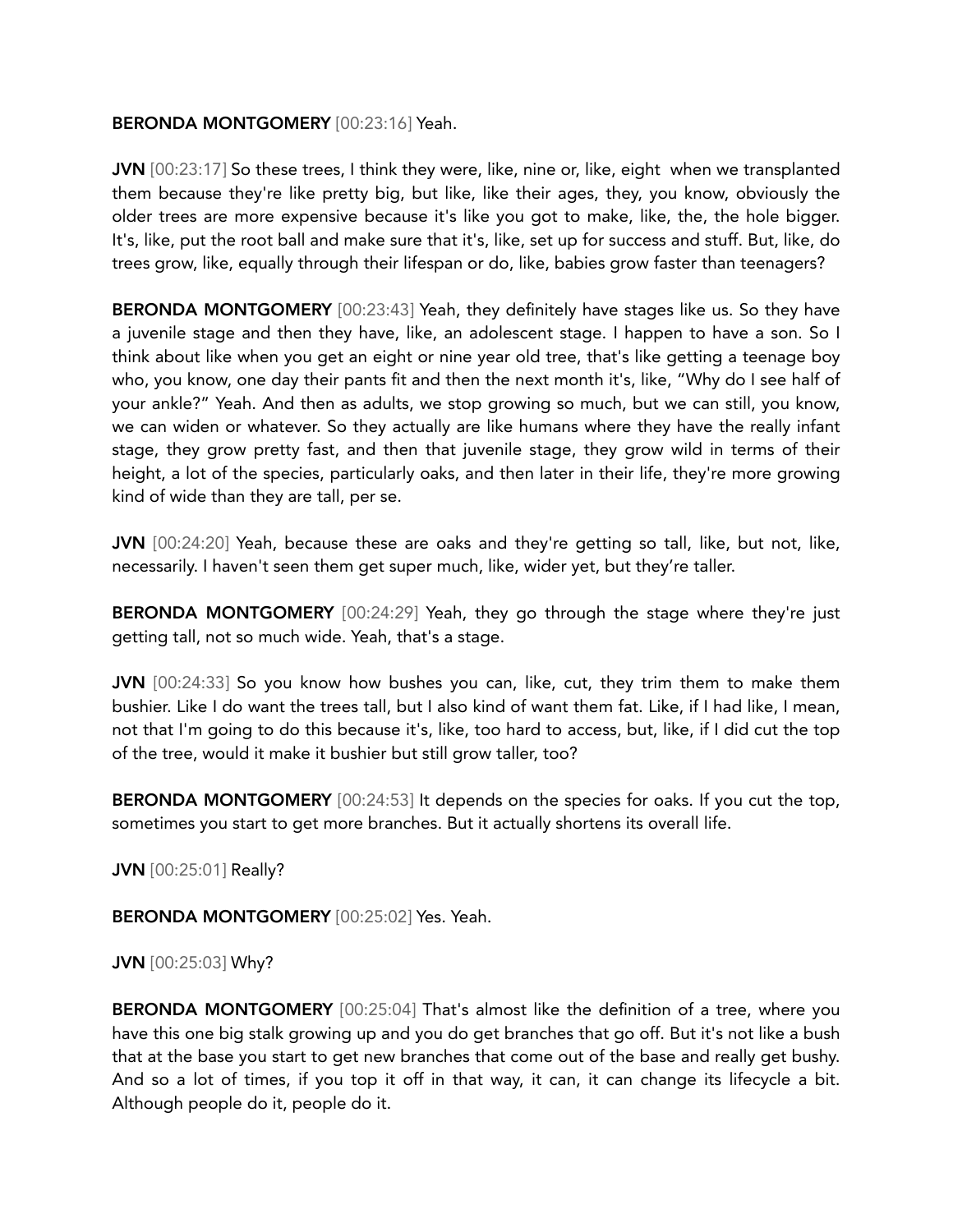JVN [00:25:27] How interesting! Yeah, we, we have not. And I'm so glad that you told me that because, like, now we never will, honey, like, I need them to be. So what's, like, how old is, like, the opposite? Like, if a live oak can be, like, 600. Like what about just, like, a, like, just, like, a regular oak?

BERONDA MONTGOMERY [00:25:39] So I'm from the South too. I'm originally from Arkansas. A lot of the common oaks in Arkansas grow to be, like, 200 years old, which is still old, right. When you think about it, it's just not as long as some of the other live oak.

JVN [00:25:50] And then they die?

BERONDA MONTGOMERY [00:25:52] A lot of times they will, yeah, yeah. But they make babies!

JVN [00:25:56] Oh, yeah. Oh, yeah. I actually wanted to, I actually wanted to talk about that too. So, but let's say their cycle is 200, like, when will they reach, like, their tallest probably.

BERONDA MONTGOMERY [00:26:09] Yeah. Usually it's, it's for a lot of the trees. It's like if there get to 200, a lot of times they're at their tallest by the time they're 20, 25 years old.

JVN [00:26:17] Oh, really? So pretty quick.

BERONDA MONTGOMERY [00:26:20] Yeah. And then sometimes they still grow a little bit, but it's much, you know, much shorter, much less than they would in those first few years. Sometimes it's 50. It depends a lot on the soil and the, you know, the weather and all of that. But usually in the first 25 to 50 years, they reach the largest part of their height.

JVN [00:26:36] Okay. This is, like, going on like another, like, sidebar tangent, but it's, like, important. So the great freeze, right? We had this, we had this, like, lemon tree and this lime tree. The lime tree lived. Oh, actually, no. The lime tree died, it, like, died as fuck. Just totally dead.

BERONDA MONTGOMERY [00:26:54] I remember those citrus tree debacles!

JVN [00:26:56] Oh, yeah! Because I told you about–

BERONDA MONTGOMERY [00:26:58] No, I saw it on Instagram. I think you posted some of them on Instagram.

JVN [00:27:01] Yeah, yeah. But, but the lemon, but the lemon one lived so we still have the lemon from back then. Yeah, but then what Mark realized was, is that it was, like, you know, an improved lemon tree or whatever, right? So it was, like, grafted. And the top one was dead,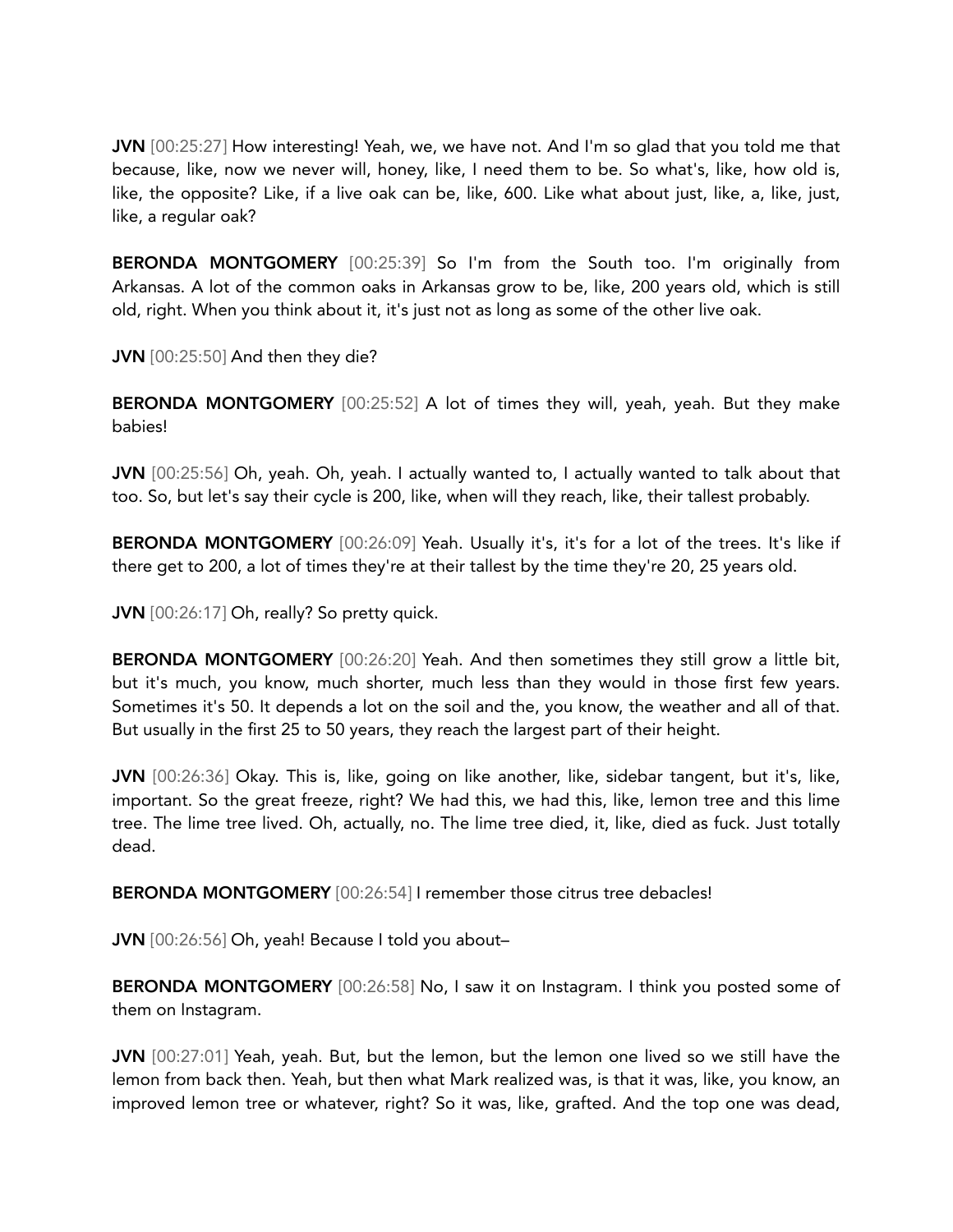but the bottom one was alive. [CROSSTALK] So now we have, like, this, it's, like, this, like, spiky-ass, like, lemon or something. And it doesn't flower, but it is, like, big. But I won't let Mark put it in the compost bin because I was, like, "It went through the great freeze. And if it does, even even if it doesn't make lemons, like, it doesn't matter, like, it's our baby and we're going to, like, let it, like, live its life!" But if it was grafted, which apparently it definitely was, and, like, the top is dead and now it's only that bottom original one. What do you think that thing is?

BERONDA MONTGOMERY [00:27:51] It's hard to know. It's probably, it has to be another citrus because usually they graft plants that are closely related. And a lot of times what they do is probably, it could be another lemon rootstock. A lot of the lemons that grow wild in nature that you wouldn't want to eat the lemon because the actual lemon is pretty small, have really resistant roots. And so they often will take that as the base and then put on top of it the one that makes the big, fleshy lemons that we like to eat and use in cooking and things like that.

JVN [00:28:18] So will it ever flower, do you think, if it was grafted, is the bottom one, like, dead or something?

BERONDA MONTGOMERY [00:28:23] Does it have any branches on it or they just did the root stock.

JVN [00:28:26] No, it has branches and it's growing, there's leaves and stuff.

BERONDA MONTGOMERY [00:28:29] Okay! It might flower. Yeah. If it still has branches it might. Yeah.

JVN [00:28:32] But it also, could it also just be, like, a green leafy lemon tree that never flowers?

BERONDA MONTGOMERY [00:28:37] It could be. It depends on how they cut it. Yeah.

JVN [00:28:42] So not to go so off track from my planned questions but, like, in that icepocalypse, why did my baby die? Why did that one die? And, like, why did all the other trees die? Like, what happens when a tree freezes to death?

BERONDA MONTGOMERY [00:28:55] If trees are exposed to cold over kind of an extended period, like the natural transition from fall to winter, they have time to prepare. They start to sense that the days are getting cold and they start to make this antifreeze. Right. But if cold comes in suddenly without them having time to kind of turn on their protective mechanism, if you like, snap a branch within the branch, there are two pathways. One of them is the phloem pathway where the sugar goes from the leaf to the roots and the other is called xylem, where water comes up from the root to the tree. And so if you don't have enough time to get, you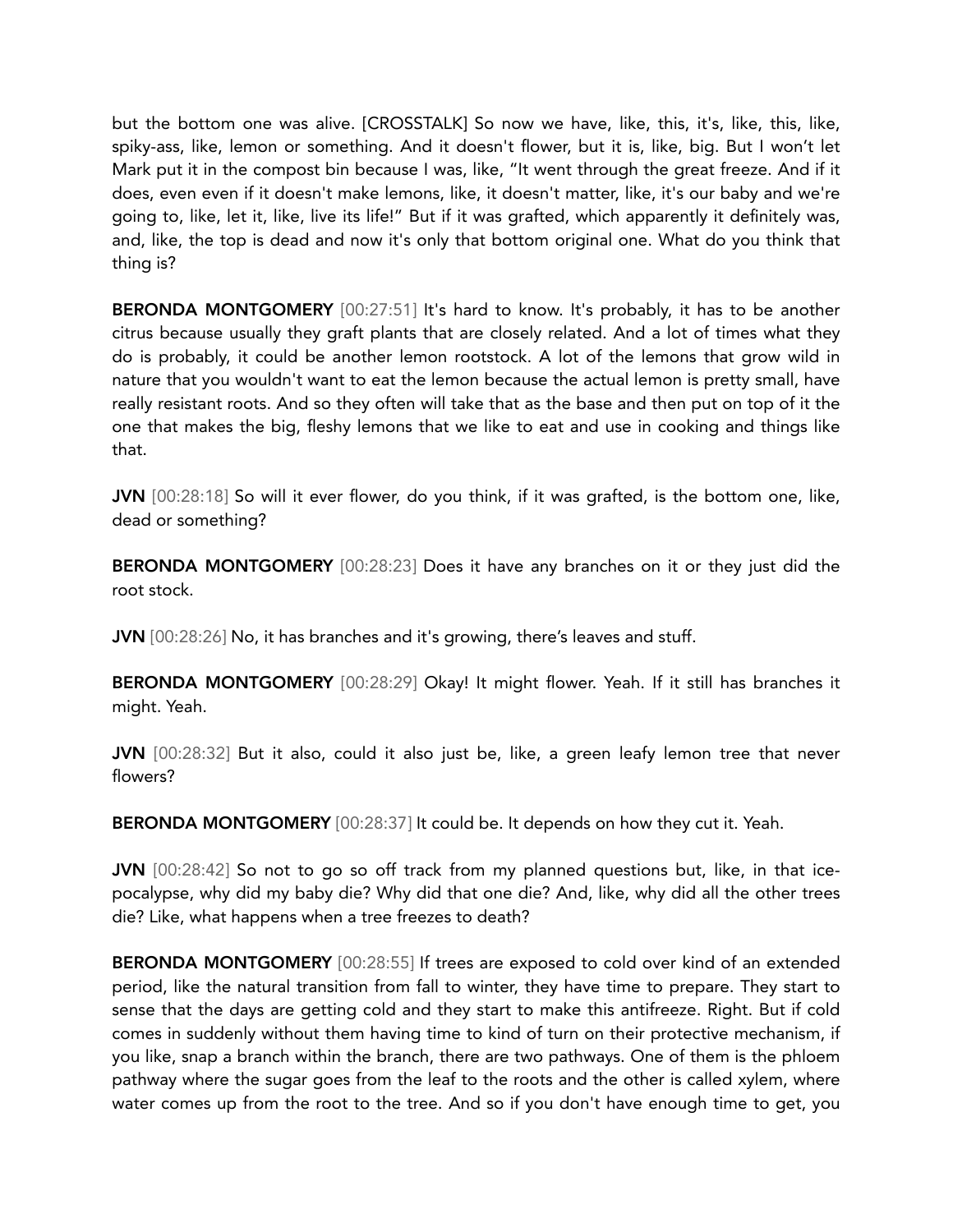know, the equivalent of antifreeze when cold comes in, that water freezes in the branch. And when water freezes, it expands like ice. And so it causes this internal damage that kills the tissue. And that's generally why a lot of the branches die.

JVN [00:29:47] Because that ice-pocalypse, Beronda, there was, like, this mini ice-pocalypse right before that one and then another one, but they were only, like, a week apart. And we were here for the first one, but then we weren't here for the big one. But even in that first one, we were, like, watching TV and then all of a sudden, like, it sounded like thunder, but it was literally, it was, like, a tree exploding because they had like frozen, like, literally, like, shattered, like, Game of Thrones-style. And like, it left, like, the first, like, six feet of the tree, but all of the top of it, literally just, like, shattered and fell to the ground. I mean, it was still in like branches and like parts that didn't, like, disintegrate, like dust, but it was, like, all fucked up. So that's what happened in there. Like all of it. Just, like, it froze and then it just, like, [cracking sound].

BERONDA MONTGOMERY [00:30:30] Yeah, so it can expand, and then you get cracking, and then branches fall off, and it can be really damaged.

JVN [00:30:35] Yeah, because we just heard, like, crazy noises randomly, like, that first. So that's what happened. Okay, devastating. Now I'm going back to my planned questions. Wow. Okay. Yeah. So what is the deal with my one tree that's, like, grafted, like, when I was thinking about, like, you know, wanting to learn about budding. But then there's also, like, that other type of, like, bud, like, you can, like, "bud a tree." What's that?

BERONDA MONTGOMERY [00:31:02] Yeah. So people do a lot of, like, what they call bud grafting or grafting of, of plants and trees, it's actually quite common in horticulture as well as agriculture. And a lot of times it really is to try to get plants that are more resistant in terms of the roots. But the shoot is making whatever kind of leaf or fruit or nut that we really want. So I lived in California for several years, and if you drive through the agricultural parts of Northern California, like, through the walnut groves, all of the walnut trees are grafted. So you see a completely different kind of three at the bottom and on top there's a completely different part. And so this kind of grafting is common in horticulture to make plants that are supposed to be more resistant and more resilient.

JVN [00:31:45] So but, like, whatever the walnut tree is grafted to it needs to be something that's, like, kind of closely related. So it's have to be, like, another nut tree.

BERONDA MONTGOMERY [00:31:53] Yeah. So most in fact, most of the trees are two walnut species. So the bottom is usually black walnut. And I don't know if you've heard about black walnut. Black walnut can be a real problem in yards, because black walnuts make this compound called juglone, which is actually a toxic. And so it does that because it releases it into the soil. It's also sometimes in the leaf and, like, the, the nut covering. And basically it serves as a pesticide, so it keeps other plants from going too close to it. And so it's basically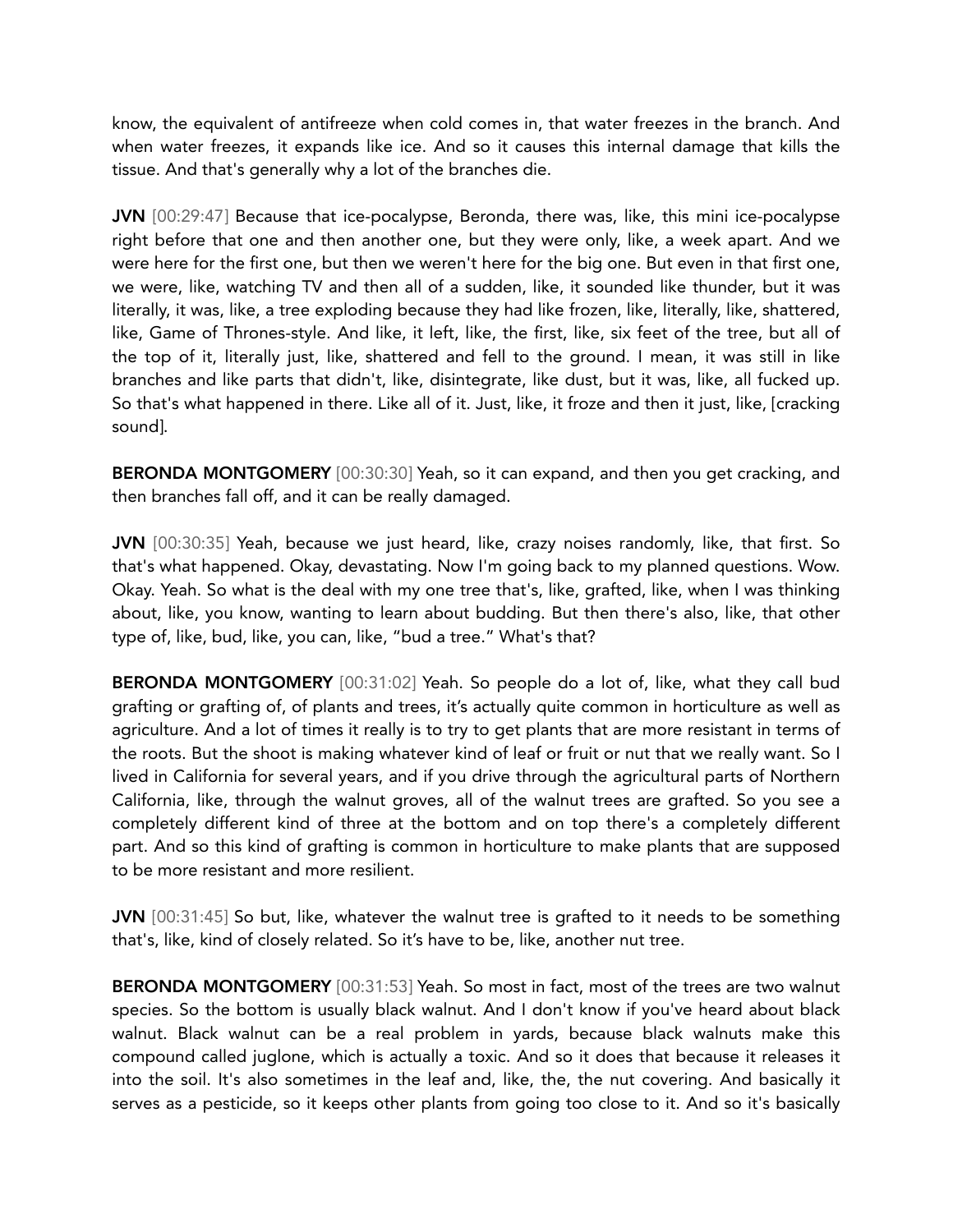like a competition: "I don't need any other plants growing." So by using that as the root stock in agriculture, it keeps farmers from having to apply herbicides. They just use the kind of natural properties. But black walnut nuts aren't the ones that we like to eat. We like to eat English walnuts. And so they use the black walnut bottom to keep other weeds from growing and graft onto the top of that English walnut that makes the meat, you know, kind of meaty walnuts that we really like to eat and cook with. It's fascinating.

JVN [00:32:51] So, okay, I think I understand. Okay. Okay, yeah. Okay. So, like, how did people figure that out that you could like merge and how do you do that?

BERONDA MONTGOMERY [00:33:05] So it's really quite interesting. It can happen naturally sometimes in nature. You can sometimes find two plants that are growing so close together and if they got wounded, you'll see where two of their branches started to kind of fuse. So it's a natural process that can happen. But it was actually one of Aristotle's students is, like, known as the father of horticulture. And so he's the one who's actually, like, in 300 B.C., one of his students was the one credited with first doing the grafting where they would cut one plant and cut another, and you put them together. And if you keep the fusion together close enough, they start to grow together and reform the connections. But I'm almost convinced this, you didn't ask me this, I'm convinced that there were, like, Indigenous people around the globe that knew how to do this because that's how it usually goes, right? If you look in nature, there are some species that are just very hardy. They're resistant to pests. They can resist, like, vine borers and all of that, but they often don't make the fruit. And so I think people just started doing kind of tests to see, "Well, can we use this to actually get the thing we want to grow more hardily." So it's been around for a long time.

JVN [00:34:10] I need to put, like, that skinny borer vine moth-resistant squash real on, like, something vine.

BERONDA MONTGOMERY [00:34:18] Yeah. Yeah.

JVN [00:34:20] How can I do it? Can you do that?

**BERONDA MONTGOMERY** [00:34:21] It's hard! That, that's the problem is that it's actually hard to do with some plants. If you graft 100 plants, only five of them might survive. So that's why a lot of times people just rather plant a lot of squash or a lot of pumpkins and sacrifice some of them, hoping some of them stay healthy.

JVN [00:34:35] See, that's the hard part.

BERONDA MONTGOMERY [00:34:37] That's hard. It is.

JVN [00:34:38] Cause I don't want to sacrifice any. I want them all to live.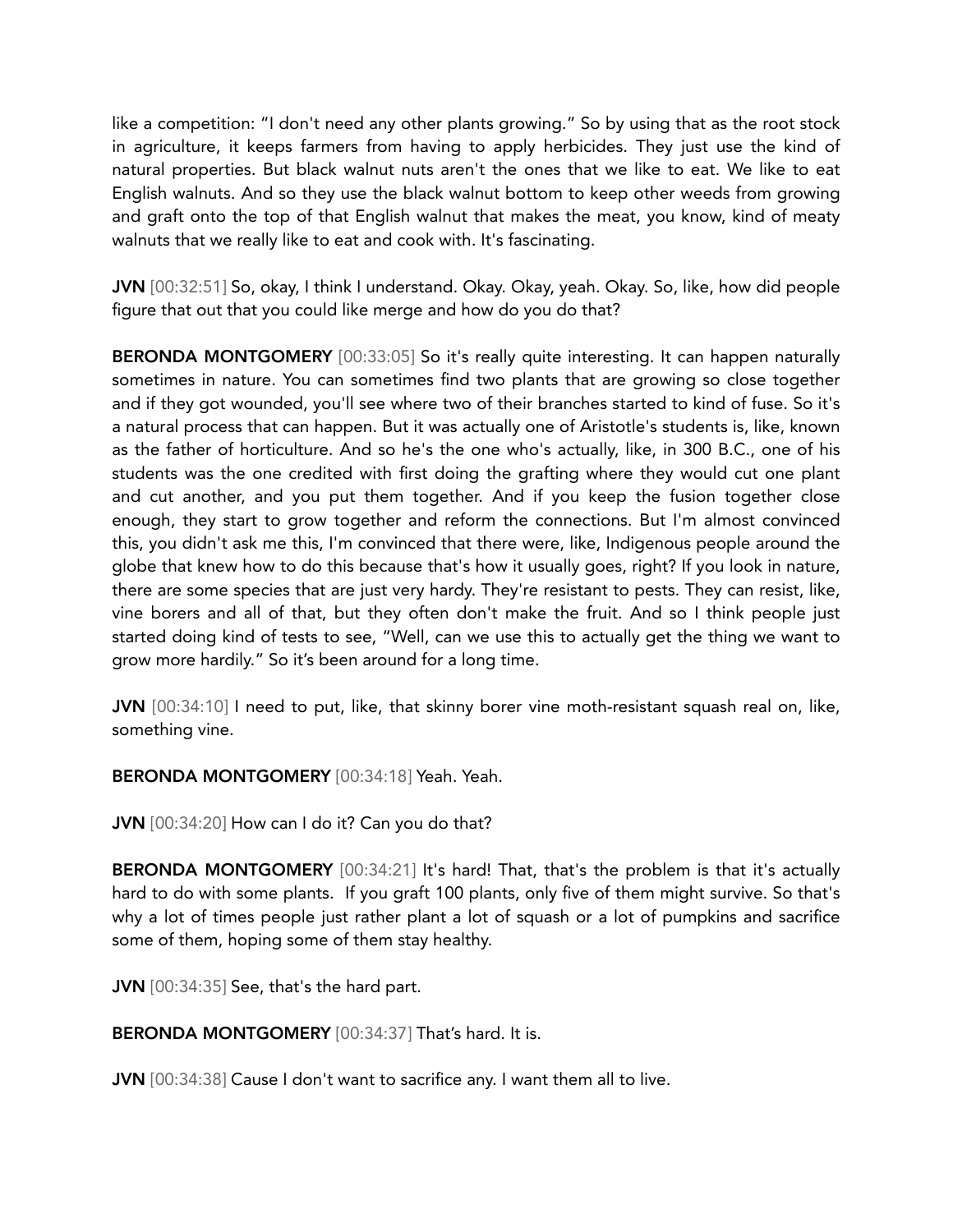BERONDA MONTGOMERY [00:34:41] I know. That's why when I thought that your pumpkins might flower and then die, I didn't want that for you. I knew that would break your heart. So I was like, "Just, thin them out."

JVN [00:34:50] You know? Yeah. You know, that was, that was really good. That was really good. Okay, that's good. Okay. So, like, let's say that, like, someone wants to, like, bud an apple tree.

#### BERONDA MONTGOMERY [00:34:58] Yes.

JVN [00:34:59] Like, can they? Like, can you do it at home?

BERONDA MONTGOMERY [00:35:02] Yeah. A lot of people actually like to do budding and it's, it can be fun to do, but it's actually relatively easy to do. So if you have, for example, okay, say, for example, your lemon, the one that has the really good rootstock, but you want it to graft on it, to its some buds to try to get it to start to flower more. You can actually take a bud from a very small tree and graft it onto one that's more mature. And a lot of people do that because often if they want to do, like, an apple tree or a citrus tree, if you start from a very young tree, it'll be ten years, right, before you're able to actually get fruit. But if you take bud from a young one and grafted onto one that's more mature, sometimes you can get it to fruit earlier. So what you do is, you know how earlier we were talking about how the leaf is on the branch and that under the leaf there's that little bud? So basically you get a branch that you can see has healthy buds under the leaves. You cut that off and then most people go and cut all the leaves off, but not not all the way to the branch. You leave, like, maybe an inch because you're going to want something to handle it by.

So basically you end up with just the branch of a tree that has the little nub of the leaves that are on there with the bud underneath. And then you go in with a knife and cut, maybe, let's say an inch below where the bud would be and then above the little nub. And then you just slice that out. So you have the little, tiniest little piece of the stem that has the bud and just a little bit of a handle. And then on a rootstock that you want to put that on, you cut something that's the same size, so it fits together like a puzzle piece. So you cut on the growing stem of a root and you have to do it enough that you actually expose the living tissue, right? So you'll see, like, little secretions. And the reason you want to keep that little piece of the leaf, you never want to touch the parts that are the living parts that have a little liquid because you'll introduce bacteria or virus or something from your hands, and that will cause it to be sick. But basically, you take that little piece you cut and you put it on the living rootstock and then you take something, there's grafting tape, or you can use plastic, and you wrap it around, so that they're stuck together tightly. And usually you want to do that in the fall when the little buds have just been made. You wrap it up and you leave it there until spring. And then in spring you unwrap it and they have fused together and then that bud and that will grow off. And so you really it's like creating two little puzzle pieces, putting them together and making sure they're not, you know, there's nothing in there to cause an infection.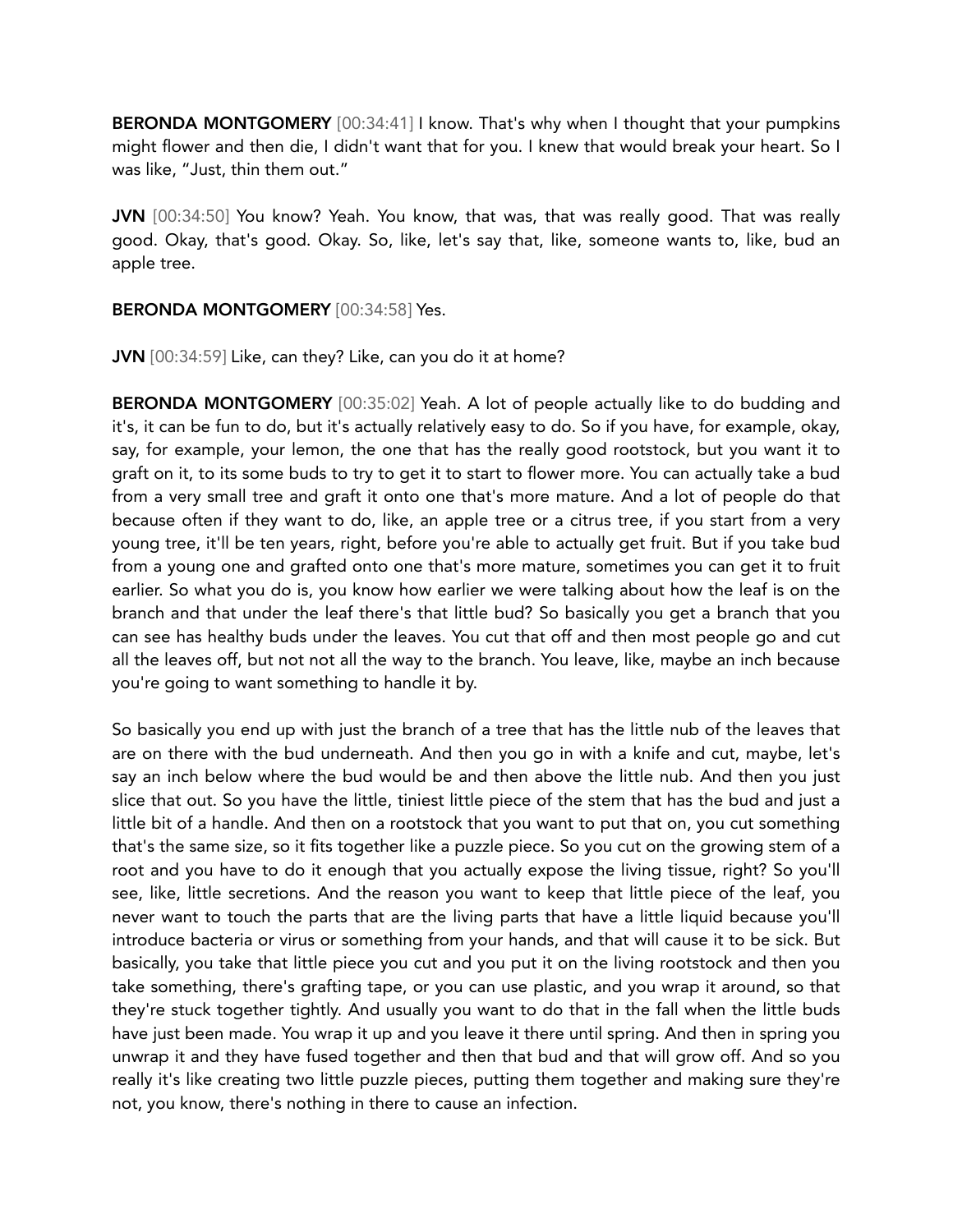JVN [00:37:26] So if I had, like, a different healthy, like, juicy lemon tree, which I do have, just so you know. So if Mark and I took like a little piece of one of our, like, yummy lemons, we had grab onto the bottom of the one that survived so we could, like, Frankenstein, that fucker back to life, and like—

BERONDA MONTGOMERY [00:37:43] Yes, get new kid new branches to grow off of it. I was thinking that when you said that the root is I was like, "Oh, this is perfect." You can use it. Yeah.

JVN [00:37:52] I think I need to, like, fly you to Texas. We need your help. Like, make sure that me, like, we need to, like, sanitize our hands. Like, get it just right. Wrap it up with the grafting tape. Like, if I can resurrect this lemon from the literal, this is going to be next level. It's, like, it's, like, a whole series I'm—. So how are we going to know if, like, if it is on track for success, you just have to, like, keep the hands clean, do the cuts just right?

BERONDA MONTGOMERY [00:38:21] That's why some people use grafting tape, is why I like to use it. I've done it in the, in the laboratory. I'd like to use plastic to do it because you can actually see it. And if it's not working, it starts to look brown like, you know, tissue that's dying. And you can see. But if you still just see the kind of color of the tissues that you put together, it's likely not dying, which means that there's something positive going on. They call it, like, a compatible grafting.

JVN [00:38:46] What if they're incompatible? It just dies?

BERONDA MONTGOMERY [00:38:50] Yeah. So they can be incompatible just because they don't healthily live. Or sometimes some plants produce something that's called, like, cyanoglucoside, which is basically, you know, a cyanide is a poison cyanide connected to a sugar. Some plants produce that to protect themselves in nature. And if that gets transmitted to the little, but sometimes the cyanide actually gets released and can kill it. Or sometimes it's just because they're not compatibly put together.

JVN [00:39:15] Dev.

# BERONDA MONTGOMERY [00:39:17] Yes.

JVN [00:39:18] Okay. So, like, like, ooh, can a tree ever, like, grow more than one type of fruit? Like, if I grafted the new tree and, like, it was successful, but then, like an old branch grew. Like the old thing.

BERONDA MONTGOMERY [00:39:35] Yes, actually, yes. So they do that a lot sometimes in, in orchards where they will have a say, a macintosh apple tree where they will graft on a different kind of branch. And so they'll be one branch making a different kind of apple on an otherwise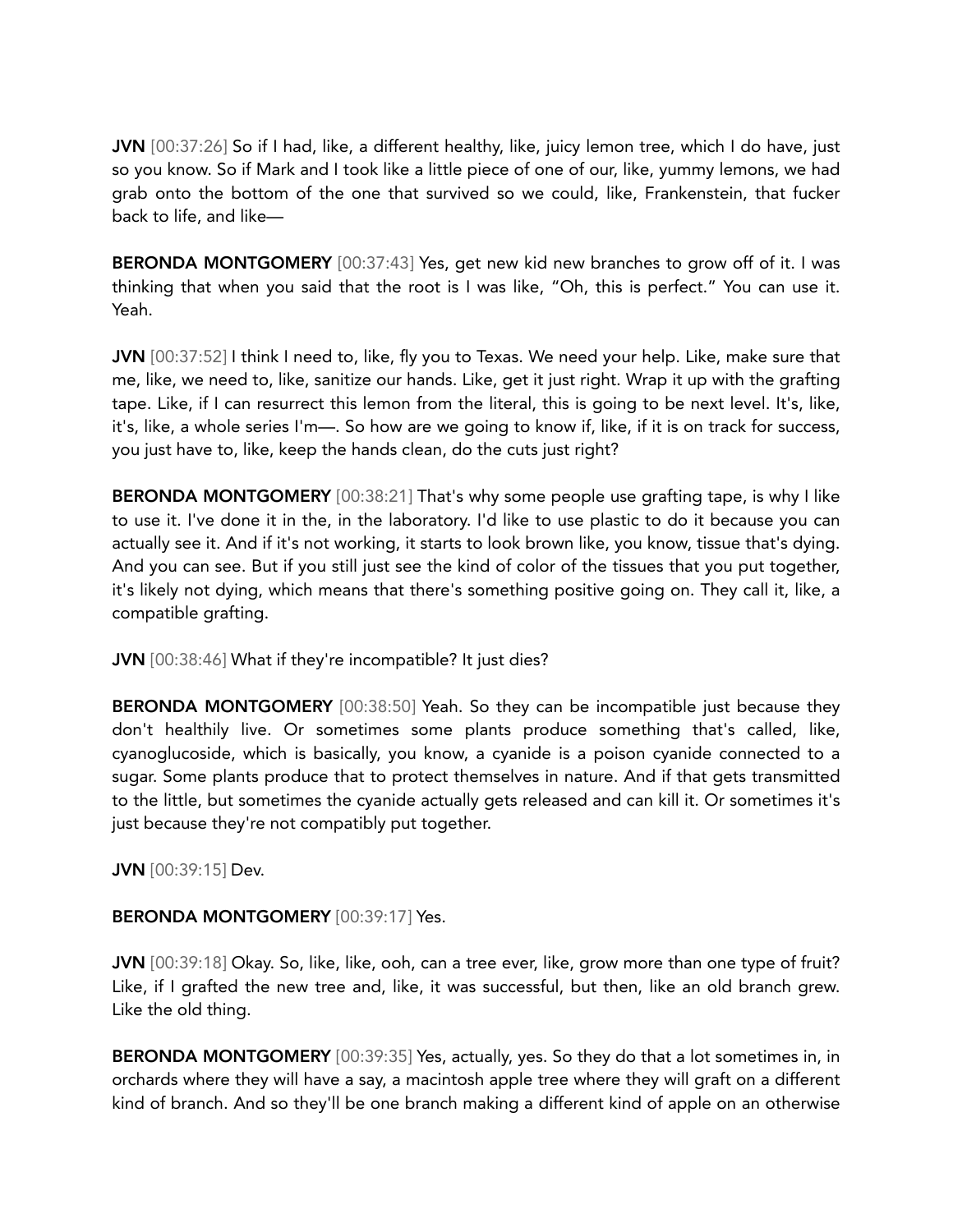tree. But one of the most fascinating examples, a few years ago, I was a part of this conversation that they were trying to get scientists and artists to, you know, interact. And I got to do a conversation with this artist named Sam Van Aken. He has done something called "The Tree of 40 Fruits." If you've never seen this, you have to see pictures of it. I still want to go see it in person. But basically, he grafted 40 different stone fruits on one tree. So he's an artist and he wanted to have a tree that had all different kinds of flowers and colors of flowers. And so this tree has 40 different kinds of plums, nuts, nectarines, that it makes on one tree. And the pictures are gorgeous. I begged him that I can come and see it in person one year. I really want to see this thing in person.

JVN [00:40:35] How long did it take him?

BERONDA MONTGOMERY [00:40:37] He said it took him about, I think three or five years to make the first one. He's made several and apparently now he's installed them because he's an artist. He did it for a visual art project, but now it's also part of his understanding of ways to use this to increase, like, preserving biodiversity.

JVN [00:40:56] How long will those trees live, do you think? Like what's, like, the base of it? Like because it does it kind of depend on, like, how long, like, whatever it's grafted onto's lifespan is, like, how strong that phase is?

**BERONDA MONTGOMERY** [00:41:06] So it really is driven by the lifespan of, you know, the root. But as long as the grafts are successful, they can grow for quite a long time. I know some of these are quite old and I really do want to see them in person, in bloom.

JVN [00:41:18] What's "quite old" mean? Like, 30 years?

BERONDA MONTGOMERY [00:41:20] Yeah, I think he has some that he started. I think he started the first ones in, like, 2004, 2008. So it's been almost 20 years that these have been growing and healthy.

JVN [00:41:30] Yeah, that is so cool.

BERONDA MONTGOMERY [00:41:32] Yeah. Yeah.

JVN [00:41:33] What about, like, a hybrid, like, fruit or flower? Like, like, like, grafting them together and then, like, a lemon-orange or something.

BERONDA MONTGOMERY [00:41:45] Oh yeah. So you don't, they generally don't like whatever branch you graft on continues to make the fruit that it was supposed to make. So there's you like, don't see a fusion of the fruit or flowers usually.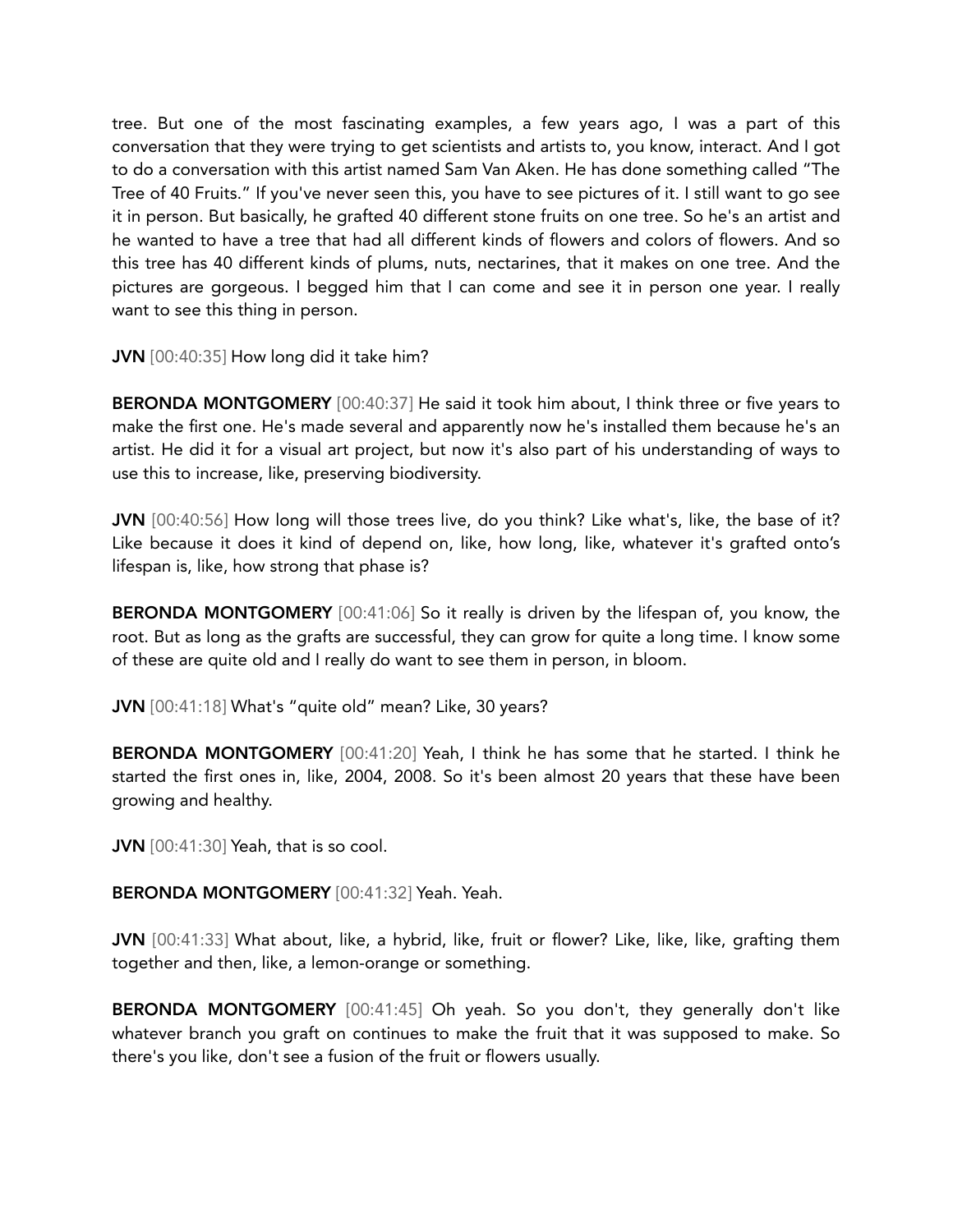JVN [00:41:58] Okay, wait. This just came to me. What? Especially with, like, trees. What does budding have to do with, like, sex? Like–

# BERONDA MONTGOMERY [00:42:08] Yeah.

JVN [00:42:09] Is it something, do they… [SINGING] How do they get it on?

BERONDA MONTGOMERY [00:42:15] Yeah. So it's, there's all kinds of trees. There are trees that only make male flowers. There are trees that make only female flowers. And then there are trees that make flowers that are have all parts. And so it depends on the kind of tree. There are cases where budding is really important. So for example, if you're growing a pear orchard or something and you only have pear trees that make male flowers, sometimes they will graft in a branch from a tree that makes female flowers so that there's both parts that they can reproduce. And so sometimes grafting is used to make sure that you have all the sperm and the eggs to produce offspring. So it depends on the kind of tree.

JVN [00:42:55] What about, like, just yearly budding, just, like, normal, like, like, trees just, you know, having their normal buds. Does that ever have anything to do with, like, like, sex and reproduction, like for trees?

BERONDA MONTGOMERY [00:43:09] It does in the sense that for the trees that make both male flowers and female flowers, if you don't get those buds produced in the right ratio, sometimes the tree won't have a successful year because it'll have more male flowers than female flowers, and then there's not enough parts to have successful production of offspring. So that's a lot of times driven by what happens in the environment, you know, in terms of how it impacts the development.

JVN [00:43:34] So just in the way that my pumpkin vines have like male and female flowers.

BERONDA MONTGOMERY [00:43:37] Yes.

JVN [00:43:38] The tree has that. So then they just get, like, introduced and then they just, like, drop a fertilized tree seed in the ground and it grows?

BERONDA MONTGOMERY [00:43:47] That's how it goes, yup. So that's why all the acorns and pine cones when they drop, those are often, you know, they're and they either germinate right next to the mother plant or sometimes, you know, they get blown around or carried around. And then you have the trees produce elsewhere.

JVN [00:44:04] And then, I think we talked about crown shyness this last time, didn't we?

BERONDA MONTGOMERY [00:44:07] Yes, we did. We did.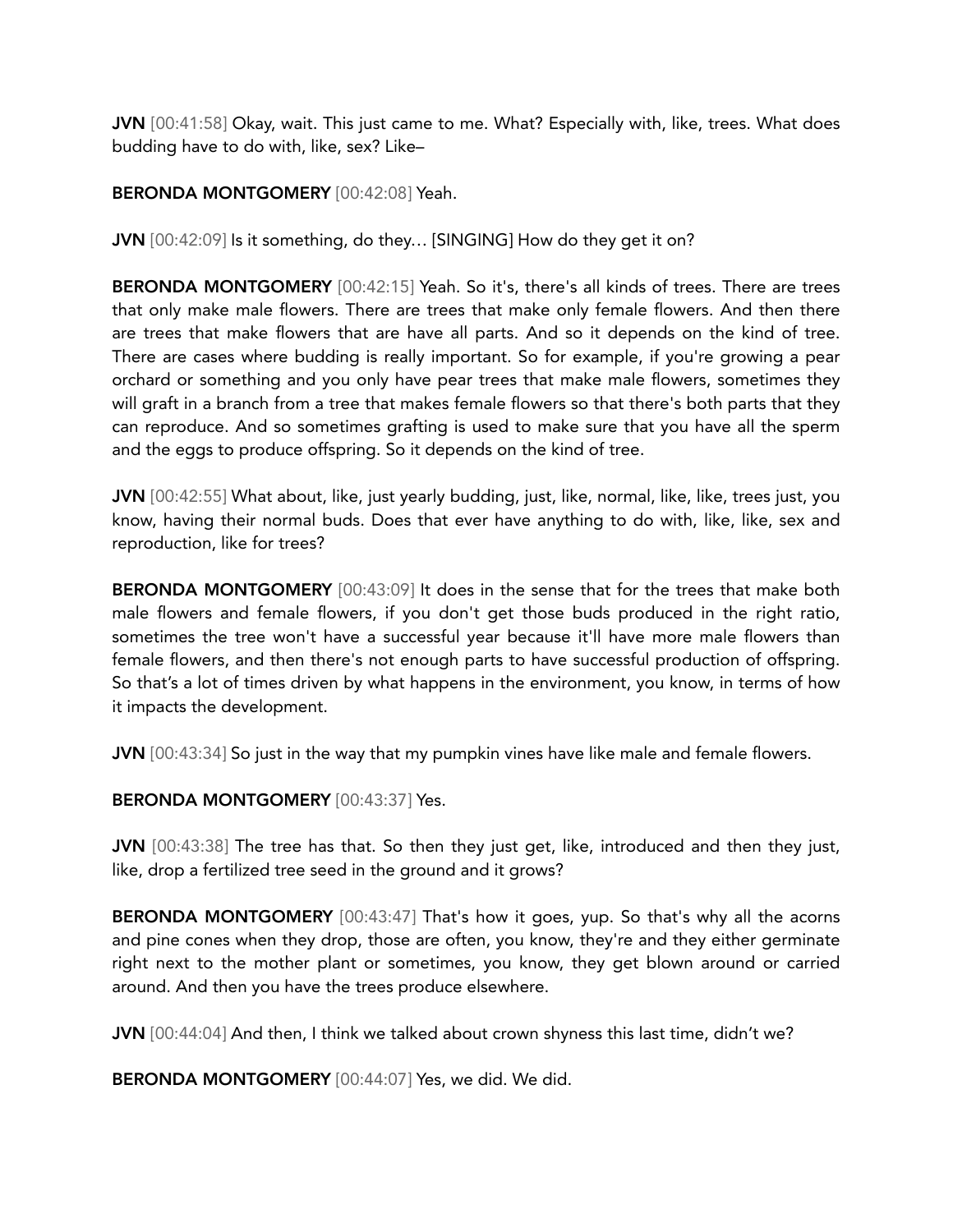JVN [00:44:09] But then, like, all trees don't have crown shyness. Then some trees grow to fuck into each other, like, they don't give a fuck.

BERONDA MONTGOMERY [00:44:18] Yes. Yeah, yeah. Not all of them have it.

JVN [00:44:21] Why do some respect each other's space and others of them don't give a fuck.

BERONDA MONTGOMERY [00:44:25] You know, it's interesting because I don't remember if we talked about this last time, but a lot of times the ones that protect each others' space are sometimes much more closely related. So it's like a kinship where, "If I survive and grow, I don't want to damage the person or, you know, the individual that's most closely related to me." And a lot of times where they just grow into each other, they are not closely related. And so it's a competition response of who can get into the space more quickly.

JVN [00:44:48] Yeah, because what the fuck is up with these cedar trees? They have, like, these, like, weird, what are those leaves? What the fuck are these? What the hell are these goddamn cedar trees all over the place?

BERONDA MONTGOMERY [00:44:58] Cedar trees are just about themselves. And that's, you know, every, um. Every man for himself.

JVN [00:45:03] And they look crazy out here with, what are those, like, cause their leaves aren't like other people's leaves?

BERONDA MONTGOMERY [00:45:10] No, they make, like, a modified, I think it's called a modified bracket or something, but it is a modified form of the leaf.

JVN [00:45:16] It's like a pine needle. More than like a leaf.

BERONDA MONTGOMERY [00:45:17] Yes almost. Yes, yes. Yeah.

JVN [00:45:20] I don't really love those.

BERONDA MONTGOMERY [00:45:22] You don't like those, I can see it on your face.

JVN [00:45:25] They're also a fire hazard. And I'm, like, worried about that.

BERONDA MONTGOMERY [00:45:27] That is so true. Yes. Yes.

JVN [00:45:29] So what about fucking climate change?

BERONDA MONTGOMERY [00:45:34] Yeah. So climate change is a problem. So generally you can predict each year when a certain kind of tree is going to bud, it's very predictable. But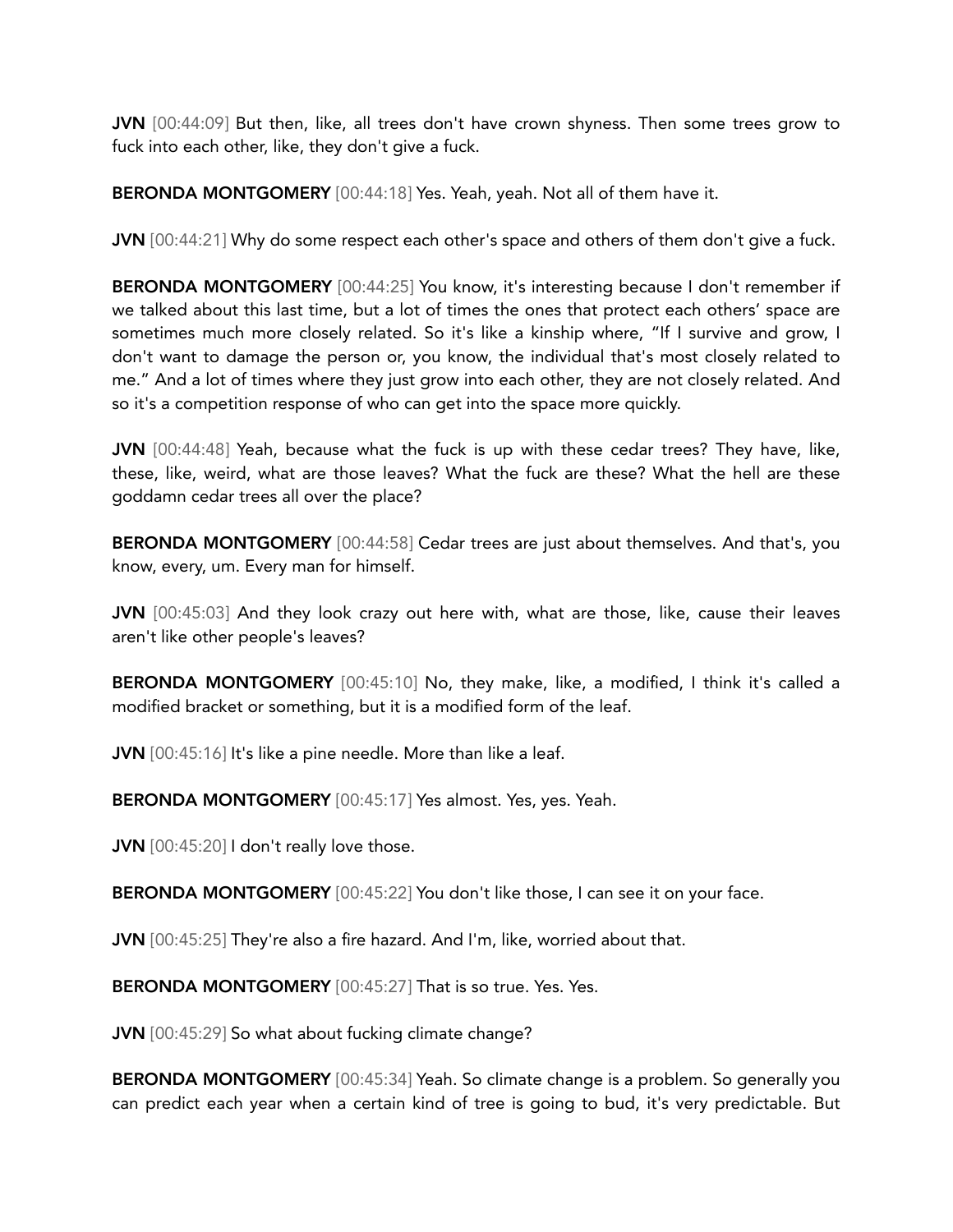climate change is shifting that. And so sometimes the period for budding happens too early or it happens too late, and that affects whether the flowers are maturing at the same time. So it actually can affect whether they are able to have successful reproduction. And so climate change is really changing a lot of things about how predictable this happens. And then also with, like, the, you were talking about the storms that we get, where we get ice. We in Michigan have been having, you know, a few days of warm days in the middle of winter and trees will start to bud too early and then the cold comes again. And so this whole climate change is really affecting tree longevity in terms of shifting all of the kind of predictable patterns of when it's the right time for the buds to break.

JVN [00:46:28] Ah! Do they have any ways to protect themselves if there is those warm days, but then it gets cold again? Like, can they maybe they can adapt to, like, get their antifreeze then faster, but maybe they won't be able to adapt fast enough?

BERONDA MONTGOMERY [00:46:42] I think one of the ways that we see some adaptation is that they can change the number of buds they make. So they make way too many buds. And then if there's some damage, there's still enough for the tree to be successful. But I think the thing about climate change is that often the change is too fast for them to adapt. That's the biggest problem with climate change. Trees are very adaptive. Plants are very adaptive, if the change happens slow enough, like, over evolutionary time. But the problem is that climate change happens much faster than they're able to adapt. And that's why it's more damaging than not to trees and plants.

JVN [00:47:14] So what about, like, is there anything about, like, rain forest trees that's, like, different about, like, budding or reproduction or, like, shedding that's, like, different than, like, the trees that I have around here in Texas?

BERONDA MONTGOMERY [00:47:29] Even when seasons are changing it's really stable, sometimes deep in the rainforest. So some of them make the bud and the bud grows immediately. They don't always go through that kind of rest period because their, their environment is much more stable. And then there are lots of trees, there are so many tree species that we don't even know enough about. I think there are lots of interesting things that are probably happening in some of those spaces that we just don't know about.

JVN [00:47:51] What about, like, rainforests with, like, longevity of trees? Like, is there any rainforest species that can live, like, 600 years? Or is it still, like, too hot and steamy so they like, disintegrate or something?

BERONDA MONTGOMERY [00:48:01] No, there are lots of–, some of the tallest trees in the rainforest are really quite old trees. And so there are some trees that grow quite long, even in rainforest as well.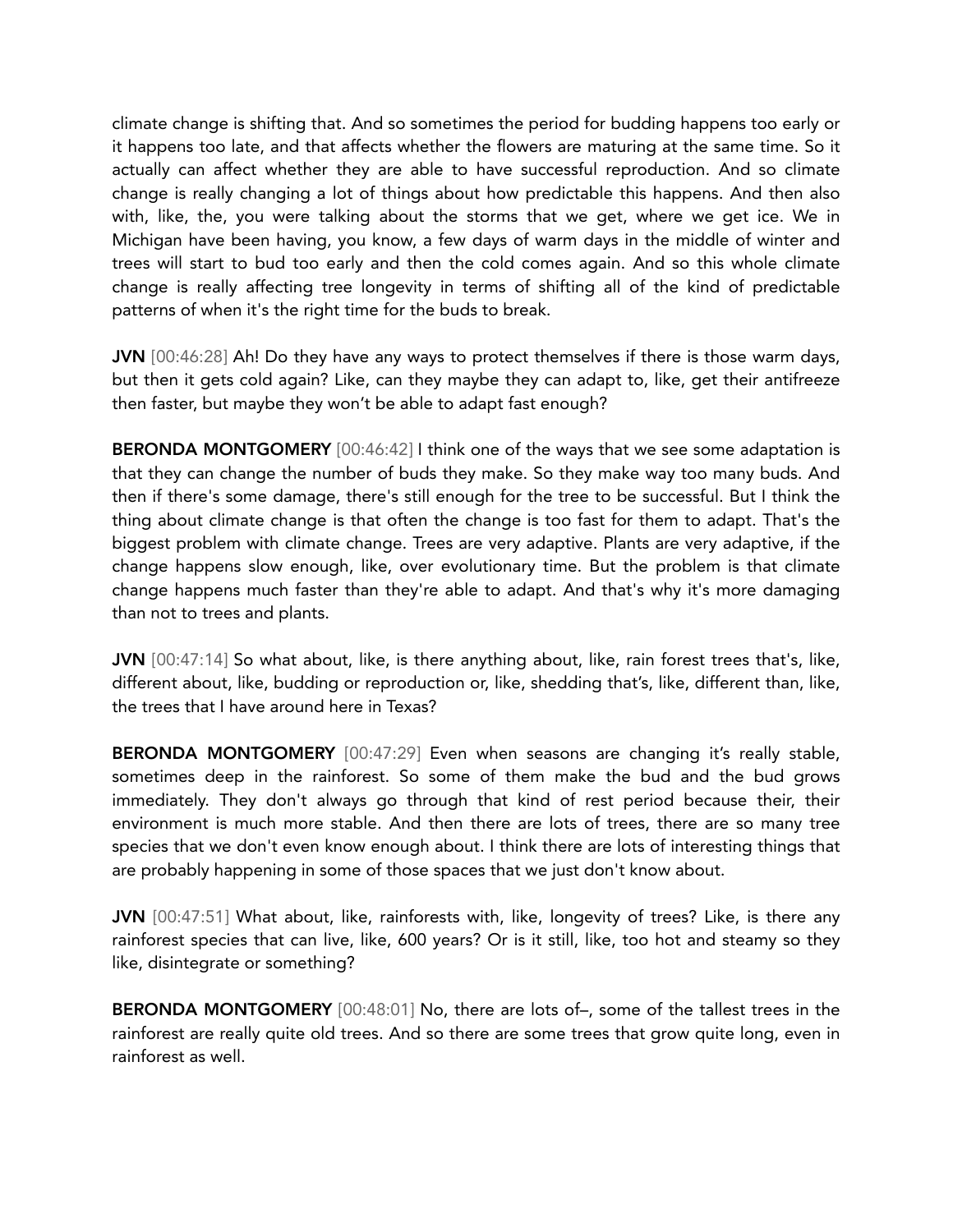JVN [00:48:12] And then what about, like, conservation? Because, like, obviously, like, logging and, like, climate change and then, like, you know, deforestation. Like, what is it, like, who's doing, like, the work of, like, preserving tree biodiversity and is anything, like, really working really well?

BERONDA MONTGOMERY [00:48:28] Yeah. You know, it's, it's, I think one of the problems is that too frequently our kind of approaches are if we de-log an area, one of our practices is reforestation. But the problem with that practice is that when you take out trees, you take out also the other organisms, the, you know, the butterflies and the invertebrates and frogs and everything that live in that niche. So even though we can sometimes preserve tree diversity by reforesting, we often are affecting other parts of the ecosystem. And so I think the best kind of practices that are out there are really going back to what's been known for a long time from Indigenous communities, is to do sustainable logging, where you go in and take out trees selectively without taking out clear cuts and taking out full areas so that you try to maintain the biodiversity and other plants and animals that are in that area. That's harder because most of us are in capitalistic societies and it's cheaper to just cut everything down than it is to kind of go in and carefully do sustainable logging. But I think we really have to try to look to places in the world where they're doing these sustainable practices to ask how we can do more of those.

JVN [00:49:35] And then maybe, if you are in a position where you're, like, buying timber, maybe is there, like, ethically sourced timber where it's, like, not just reforestation but more of like that fierce, like, indigenous way?

BERONDA MONTGOMERY [00:49:46] Yeah. No, it's so interesting that you ask that because I had just it's not even out yet, but I just wrote an article actually for a magazine, New Scientist magazine, about sustainable plant practices. Because, you know, I have friends who are pescatarian and we talk a lot about sustainable fishing, but we don't talk enough about sustainable practices for getting houseplants, you know, sustainable practices for gardening and sustainable practices for logging in trees. And there are ways to, to get wood that has been sustainably sourced. And there are ways to give wood from trees that have naturally fallen. That's the variety that you want. So I think there's a lot of conversations we do need to have about how we can do more sustainable plant-based practices like we do other kinds of sustainable fishing and everything.

JVN [00:50:28] There is so much plastic, like, when we do our gardening, there's just, like, everything comes in these plastic containers and none of that plastic's, like, recyclable. It's all, like, the type five and six and like those don't get recycled as much. Yes. Yeah, I noticed that. And then also, do you watch Gardeners World? Are you into that show? We're obsessed. I think we talked about that last year, but we thought that, like, "Oh, like we couldn't possibly be getting a soil that has like peat moss in it because, like, we're all the way over here and, like, who's getting fucken peat moss all the way in Texas?"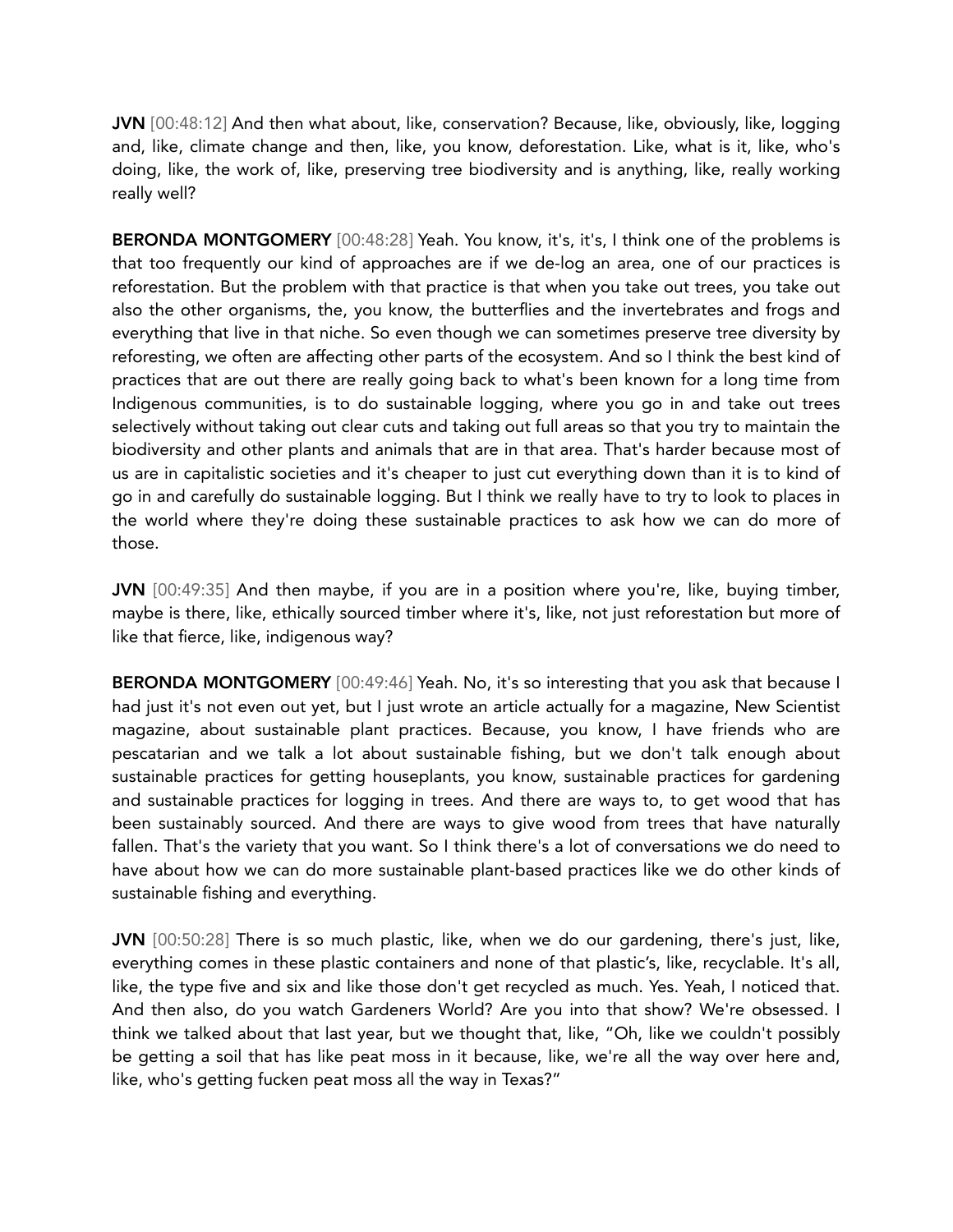## BERONDA MONTGOMERY [00:50:59] Yes.

JVN [00:51:00] There is fucking peat moss in our yard. We looked at the ingredients, and so now we got to, like, we can't use that kind.

BERONDA MONTGOMERY [00:51:06] I am so glad you-, that's one of the things I talk about in this article. Not enough people realize that peat is such one of the worst practices for our planet is the ways that it is harvested.

JVN [00:51:15] I thought that we just couldn't even get over here. But, and then I felt so-, but we're composting our balls–. Excuse me. I'm not going to say that to a professor we are composting so much and we are making so much good compost.

BERONDA MONTGOMERY [00:51:27] And that's the thing. Composting is so important.

JVN [00:51:29] We are making so much and, like, now none of our stuff, like, goes to waste and it's just, like, so awesome. I love it.

BERONDA MONTGOMERY [00:51:34] Yes, yes. See, I knew you were awesome. You already know about the dangers of peat. You're just awesome.

JVN [00:51:40] Well, because Monty Don's talking about it. But I was devastated because I couldn't believe that we were, like...

BERONDA MONTGOMERY [00:51:46] Getting it even when you thought you weren't. Yes. Yes, yes.

JVN [00:51:51] I mean, we talked about this, like, a little bit, but you have written so beautifully about, like, trees and trauma and aging. And can you share some of those connections with us here or anything else that you want to share around that with us?

BERONDA MONTGOMERY [00:52:03] Absolutely, every winter I think about I think about this and I think the thing I wrote most recently about Lessons From Trees: On Healing is, you know, in the winter you can really see the branches of trees and you can often see the entire trunk, whereas, you know, in summer you can't see everything. And so I often look at those branches and the trunk so closely in winter because you can really see the history of a tree. I mean, you can see places where many of your trees lost branches during the ice storm and when trees lose a branch or I was recently in Iowa where they had a derecho, which is, like, an inland hurricane. So lots of the trees that lost the complete tops of their trees. When you look at how plants respond to that, how trees respond to that, they do it in a way that I think has real lessons for us as humans about trauma and recovering from trauma. And that's that if a plant loses a huge branch, there is a wound there. And there are two phases of responses. Trees have a really rapid response. They start to make chemicals, which are really like an antiseptic,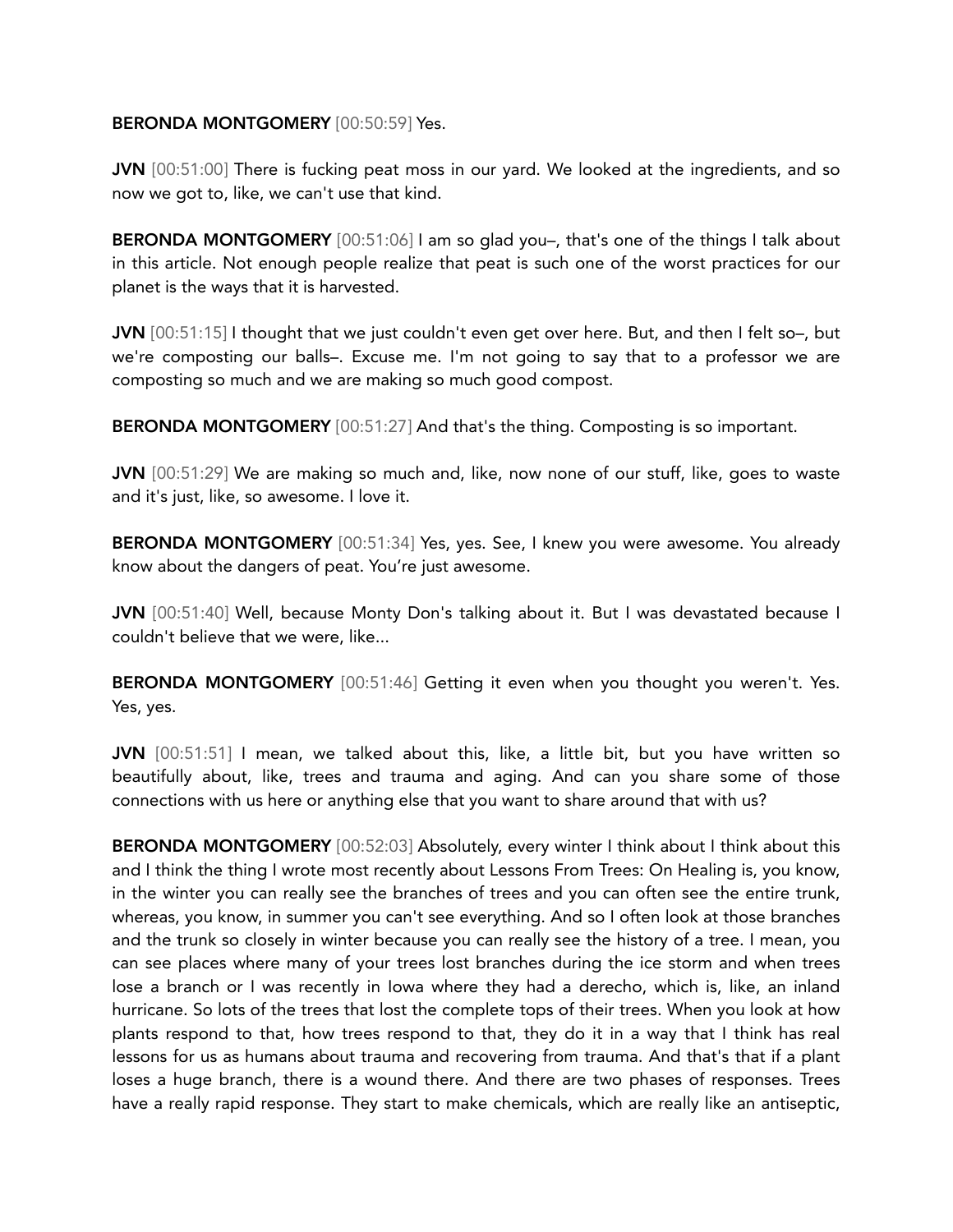to keep everything clean so that no bacteria moves in. And so they make this compound to really clean up the damage that they've experienced.

And then they slowly, if you look at a tree, you'll see a branch that's been broken years ago. It has on top of it, like, this cap that looks like a big scab. That's the second stage. So after they clean up the damage, they slowly make what's called callus, which is this soft tissue which ultimately covers over the damage. And I think that these are important lessons for us that healing has to have those two stages where you recognize the trauma that's happened and you clean it up before you cover it up and allow it to slowly heal so that the plant can continue to grow. And I think as humans, our our response to trauma is to cover it up quickly. We don't like to see the damage of trauma. So we just want to say, you know, if someone harms us, how fast can you tell them you forgive them and move on? But I think we have to have the step where we acknowledge the damage and we clean it up, whatever that cleanup process looks like.

I think one example of a cleaning up process is truth and reconciliation, right? Where you say to someone, "This is how I've been damaged, this is how I was functioning, and how are we going to clean this situation up?" And then you go through the process of healing not quickly, but to do the healing in a way that's complete so that that is closed. The other lesson that I draw from that is that when plants heal that off, that's closing off a path. No new branches are coming from there. You have to have new branches elsewhere. And I think too frequently we want to just stay on the path and move forward. And sometimes the correct response to trauma and healing is to cut something off and to find a new path. And we don't like to do that. We, we think that cutting things off is really harsh, but sometimes that's the path that has to happen for healing. So those are some of the lessons I reflect on from trees about how we can really acknowledge and heal from trauma.

JVN [00:54:51] Really quick question about that second stage just got like cool tree scab. Is that, like, different than bark, what it turns into?

BERONDA MONTGOMERY [00:54:58] Yeah. So it starts as it turns into a form of bark, but it starts out as a really if you see it when it's first happening, it's really soft tissue that's often a little bit translucent. You can probably see it if you have a break off, lik, that, maybe even on your on your plants, you can see they do something similar. Yes. Yes.

JVN [00:55:16] Ah, wow. Next level. Like, I, I love you so much. I'm so grateful for your expertise and for your time. It's, like, so if people are just, like, so obsessed with trees. Now, where would you direct them to learn more about trees?

BERONDA MONTGOMERY [00:55:31] There are so many places where you can learn about trees. There are some great books out. There's a book out called Finding the Mother Tree from Susan Zimmer, where she talks about how trees are connected and community. David George Haskell has written some beautiful books about trees. And so there are lots of books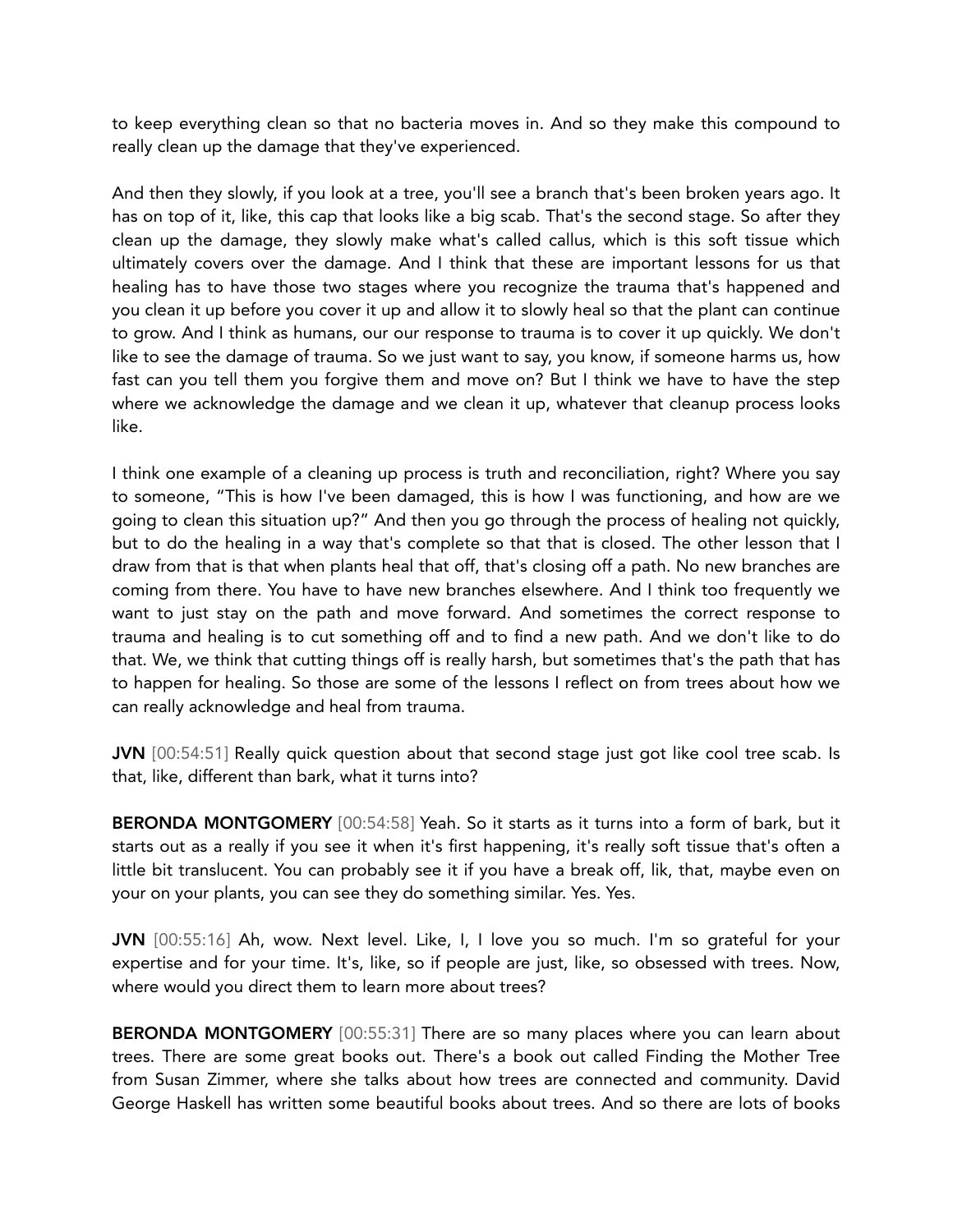about trees, but there are also lots of tree communities that, you know, people on, in social media spaces and the Audubon Society and other places often have articles about trees. So I think there's a lot of places. And then botanical gardens are great places to go. The people who are the docents who work there often have such great knowledge about the trees that are growing there and knowledge about plants and trees.

JVN [00:56:09] I love that. Okay, so, so good. So but then also because you're going, you're moving to Iowa from Michigan. So, like, how is your plant life in Iowa going to be, like, differing than Michigan?

BERONDA MONTGOMERY [00:56:23] So, you know, I think my garden season is going to be a little longer, so I'm excited about that. And I bought a house where the person who lived there had some beautiful raised beds, and I convinced them to leave them all. So I'm really excited about gardening next year, but I'm also excited about where, where I'll be living is right in the middle of where this derecho happened. And so one of the things I'm excited about is watching some of these trees recover from their damage and to ask what we can learn as a community about watching that process.

JVN [00:56:51] And then what city is Grinnell in?

BERONDA MONTGOMERY [00:56:54] So Grinnell is actually in Grinnell, which is a small, sleepy city that's halfway between Iowa City and Des Moines.

JVN [00:57:01] Okay! All right.

BERONDA MONTGOMERY [00:57:04] So I'll be in Des Moines a lot because that's where community is. But, you know, it's one of those things. You live in Texas, so you probably understand this.

JVN [00:57:13] My hometown is, like, an hour and a half. And I've driven through everything because, like, I am from Quincy, Illinois, and I went to school in Minneapolis, Minnesota. [CROSSTALK] So I used to drive through, like, Cedar Rapids, Des Moines, Iowa City.

BERONDA MONTGOMERY [00:57:25] Yeah. Well, I will say Iowa. I'm from Arkansas, which has its challenges. Iowa certainly has their political challenges. Iowa was not on my bucket list, but Grinnell is a campus that is committed to social justice and community change, and it was an opportunity to go and do my work in a place where you don't have to convince them to be committed to social justice, they're ready. So that's the part that excites me about the next few years.

JVN [00:57:47] And your vote is, like, equally needed in both places. So it's, like, you know, you're doing great. So it's like.